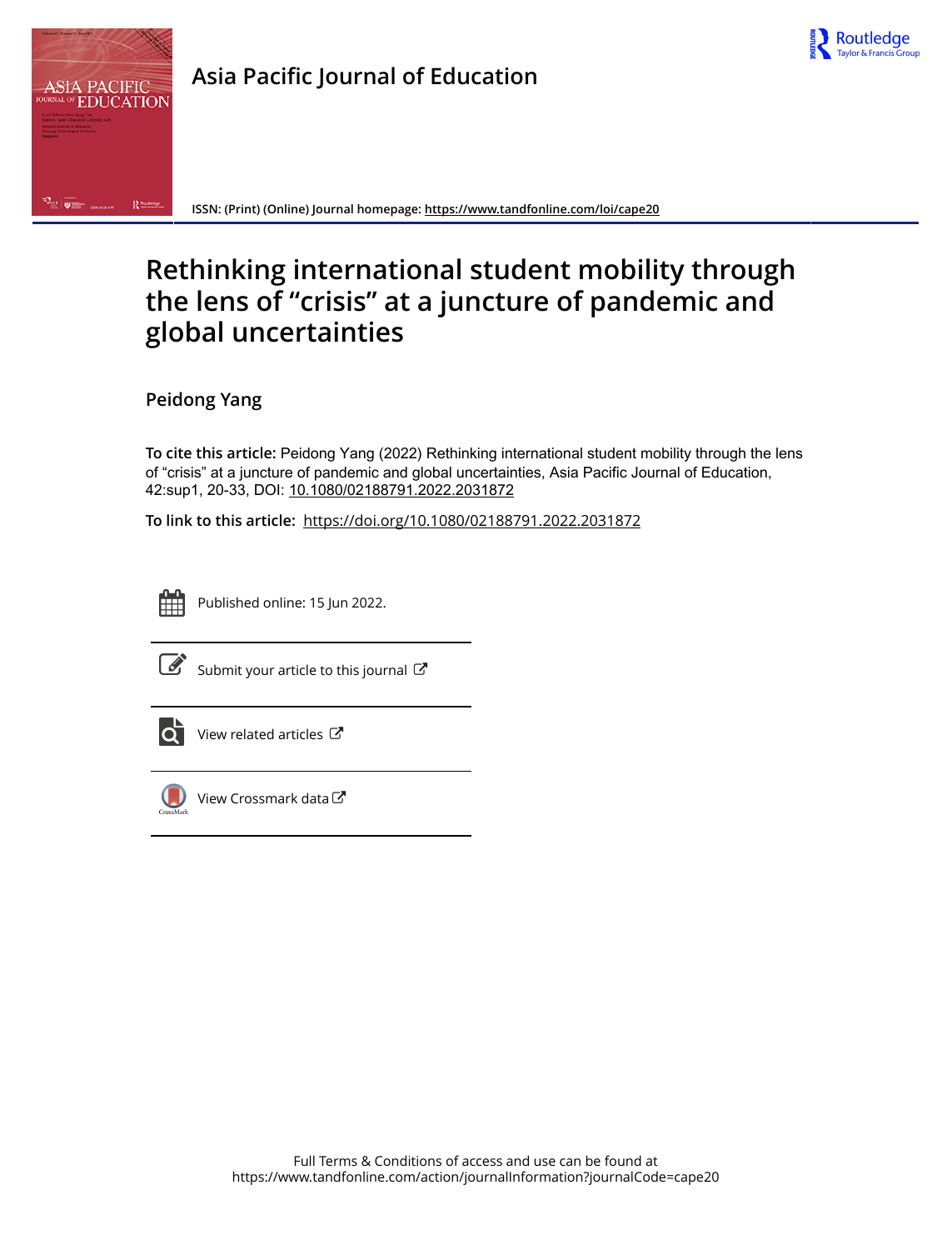

Check for updates

# **Rethinking international student mobility through the lens of "crisis" at a juncture of pandemic and global uncertainties**

# Peidon[g](http://orcid.org/0000-0003-0669-6566) Yang D

Humanities and Social Studies Education (HSSE) Academic Group, National Institute of Education, Nanyang Technological University, Singapore

#### **ABSTRACT**

International student mobility (ISM), defined as the movement of students to pursue tertiary education outside their countries of citizenship, has conventionally been understood in terms of micro social actors' behaviours of cultural capital accumulation and macro-level institutional processes following the logics of neoliberal globalization and knowledge economy. The COVID-19 pandemic has abruptly and severely impacted ISM, plunging the latter into what seems to be a "crisis". Taking this fluid juncture as an opportunity for reflection and re-thinking, this paper reexamines ISM through the discursive lens of "crisis". Broadening the "crisis" perspective beyond the pandemic to include a longitudinal view over the twentieth century through to the present, the paper considers the ways in which movement and recruitment of international students may be seen as consequences of as well as responses to "crises" of various natures – geopolitical, economic, and social. The author's own work on student mobilities in Asia is drawn upon for illustration. The paper ends by briefly considering both the immediate crises confronting ISM, as well as various broader global uncertainties lying ahead.

#### **ARTICLE HISTORY**

Received 4 October 2020 Accepted 21 November 2021

#### **KEYWORDS**

International student mobility; educational mobility; international education; crisis

# **Introduction**

<span id="page-1-4"></span><span id="page-1-3"></span>Across the globe, the COVID-19 pandemic has thrown many spheres of collective human life into states of suspension, disruption, or crisis. Education is no exception. According to UNESCO ([2020\)](#page-13-0), at the height of the crisis, as many as 1.37 billion students across 138 countries were affected by national-level school/campus closures. Owing to the nature of the pandemic as a highly infectious disease, educational activities that involve border-crossing mobilities of people have been particularly hard hit. This is especially true with respect to *international student mobility* (ISM) – defined as the flows of students to pursue tertiary education outside their countries of citizenship. In countries across the world, governments imposed travel restrictions and recalled citizens from abroad, including tertiary students (Grove, [2020;](#page-12-0) R. Ye, [2020](#page-14-0)). Higher education institutions (HEIs) suspended overseas mobility programmes such as inbound/outbound student exchange, scrambled to move teaching online, and confronted the added challenge of providing support to stranded international students (Gomes & Chang, [2020;](#page-12-1) L. Wang, [2020\)](#page-13-1). Indeed, scholars have identified international students as "[o]ne of the most vulnerable population groups" (Firang, [2020](#page-12-2), p. 1) in a pandemic situation, susceptible to difficulties such as emotional stress, loss of income (due to lockdown and/or job loss), lack of social contact, and separation from family (Bilecen, [2020](#page-11-0); Firang, [2020](#page-12-2)). For universities, another major concern has been the jeopardized future demand of

<span id="page-1-2"></span><span id="page-1-1"></span><span id="page-1-0"></span>CONTACT Peidong Yang **۞** y.peidong@gmail.com **■** Humanities and Social Studies Education (HSSE) Academic Group, National Institute of Education, Nanyang Technological University, 1 Nanyang Walk, Singapore 637616 © 2022 National Institute of Education, Singapore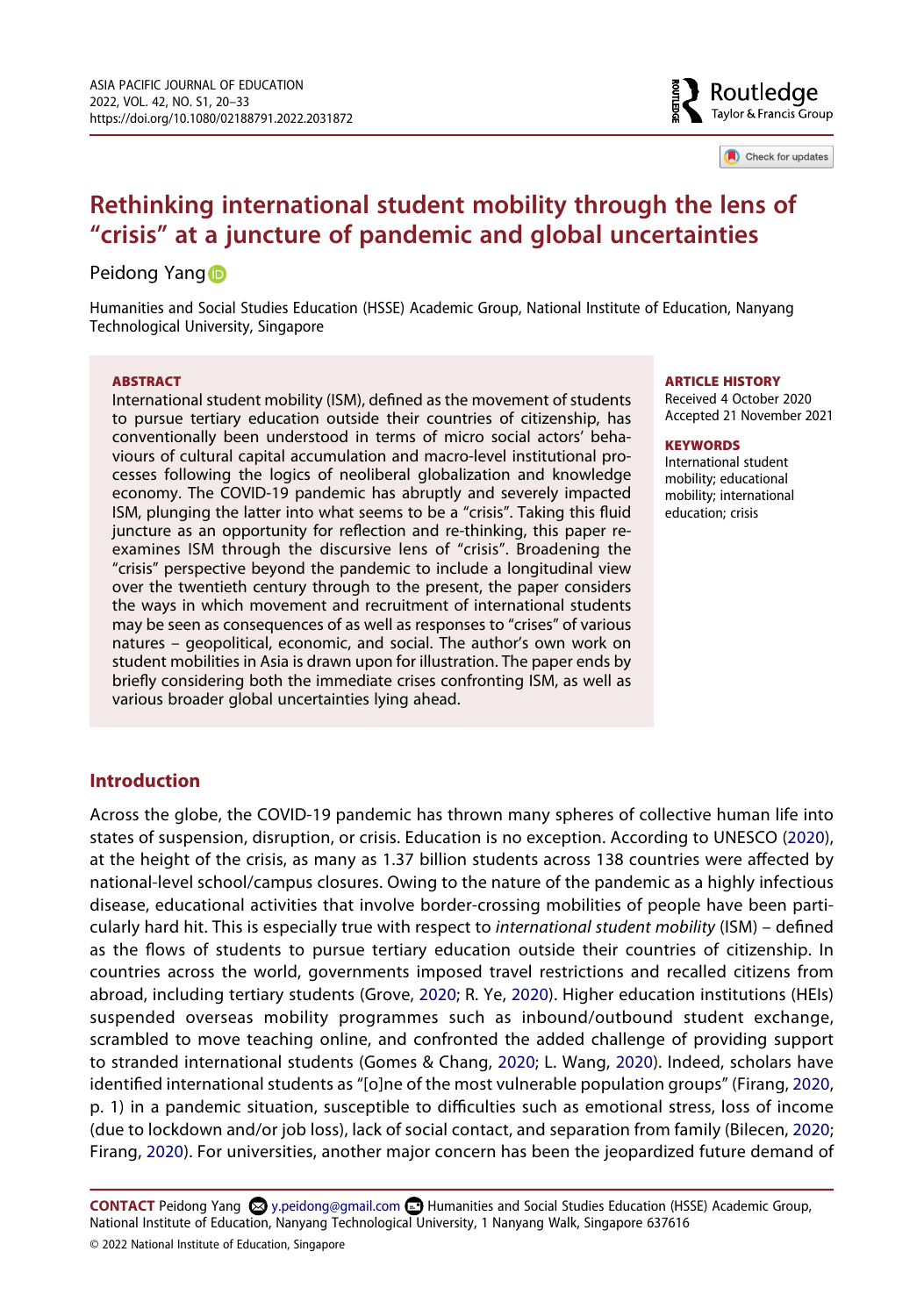<span id="page-2-10"></span><span id="page-2-2"></span>international education from foreign students which, for many HEIs in the Anglophone world, has become an indispensable source of revenue, critical for their financial viability (Cantwell, [2015](#page-12-3); Stein & Andreotti, [2016\)](#page-13-2). International HE expert Simon Marginson remarked that ISM flows, particularly those to the West, would suffer a "massive hit", predicting that recovery could take up to five years (Bothwell, [2020\)](#page-11-1). There are also predictions that the pandemic would precipitate the restructuring of future ISM flows, although substantive projections seem to vary (Bothwell, [2020;](#page-11-1) Ross, [2020\)](#page-13-3). No matter from which angle one looks, then, it seems that as a result of the COVID-19 pandemic, international student mobility has been plunged into "crisis".

<span id="page-2-9"></span><span id="page-2-8"></span><span id="page-2-7"></span><span id="page-2-1"></span><span id="page-2-0"></span>However, it is important to note that two years prior to the present moment of crisis, Altbach and de Wit [\(2018\)](#page-11-2) had already opined that "[w]hat one might call 'the era of higher education internationalisation' over the past 25 years (1990–2015) that has characterised university thinking and action might either be finished or, at least, be on life support" (n. p.). Indeed, after more than two decades of sustained growth which saw the number of internationally mobile students increase from 1.3 million in 1990 (OECD [2013\)](#page-13-4)) to 5.3 million in 2017 (UNESCO, cited in migrationdataportal.org, [2020\)](#page-12-4), a palpable slowing down of ISM growth became apparent at the tail-end of this trajectory, where the number of mobile students seemed to begin to plateau (ICEF Monitor, [2017\)](#page-13-5). Moreover, in the several years preceding COVID-19, rising tensions between the United States (US) and China, against a broader backdrop of globalization slowing down if not reversing (The Economist, [2019a](#page-12-5), [2019b\)](#page-12-6), has also cast shadows of uncertainties over international education, and ISM in specific. In the US – the world's top host country of ISM – the number of international students grew continuously between 2010 and 2016; but in 2017, some 31,520 *fewer* international students enrolled in the country compared to the previous year (Choudaha, [2018\)](#page-12-7). This decline continued into academic year 2018–19 (Laws & Ammigan, [2020](#page-12-8); Redden, [2019](#page-13-6)). Therefore, it may well be the case that ISM was already in decline before COVID-19, and the pandemic has merely exacerbated the trend.

<span id="page-2-6"></span><span id="page-2-4"></span><span id="page-2-3"></span>Is international student mobility indeed in crisis? If so, what are the causes or sources of its troubles? Taking the current juncture of heightened uncertainty as an opportunity for reflection and rethinking, this paper seeks to re-examine ISM through the discursive lens of "crisis", thus contributing to the Special Issue's theme of crisis-education dialectic. Instead of understanding "crisis" narrowly in terms of the current pandemic, this paper adopts a broader scope to include crises of various natures – pertaining to geopolitics, economy, and social reproduction of human capital. Furthermore, with a longitudinal view – albeit a selective one – into the recent past of student mobility, the paper considers the ways in which ISM may be seen as consequences of and/or responses to these crises. Theoretically, the "crisis-perspective" advanced in this paper contrasts with and complements prevailing theorizations of ISM, which have hitherto understood it broadly in terms of capital accumulation by individual social actors and institutionalized behaviours of organizational actors following the logics of neoliberal globalization and knowledge economy.

<span id="page-2-5"></span>The rest of this paper begins by first outlining the above-mentioned existing theoretical understandings of ISM. It then shifts to offer some selective and cursory glimpses into the history of student mobilities in the twentieth century through to the aftermath of the 2008 Global Financial Crisis (GFC). It is argued that ISM may be considered as bound up with major geopolitical, economic, and social crises (with respect to human capital reproduction, specifically), or situations discursively framed in terms of crises. Some of the author's own research in the contexts of China and Singapore is drawn upon for illustration. Finally, moving to the present moment and looking ahead, the paper considers both the immediate crises confronting ISM due to COVID-19, as well as longer-term uncertainties to do with global geopolitical and social restructuring, and existential threats in what some has called a "post-globalization" world (Flew, [2020\)](#page-12-9).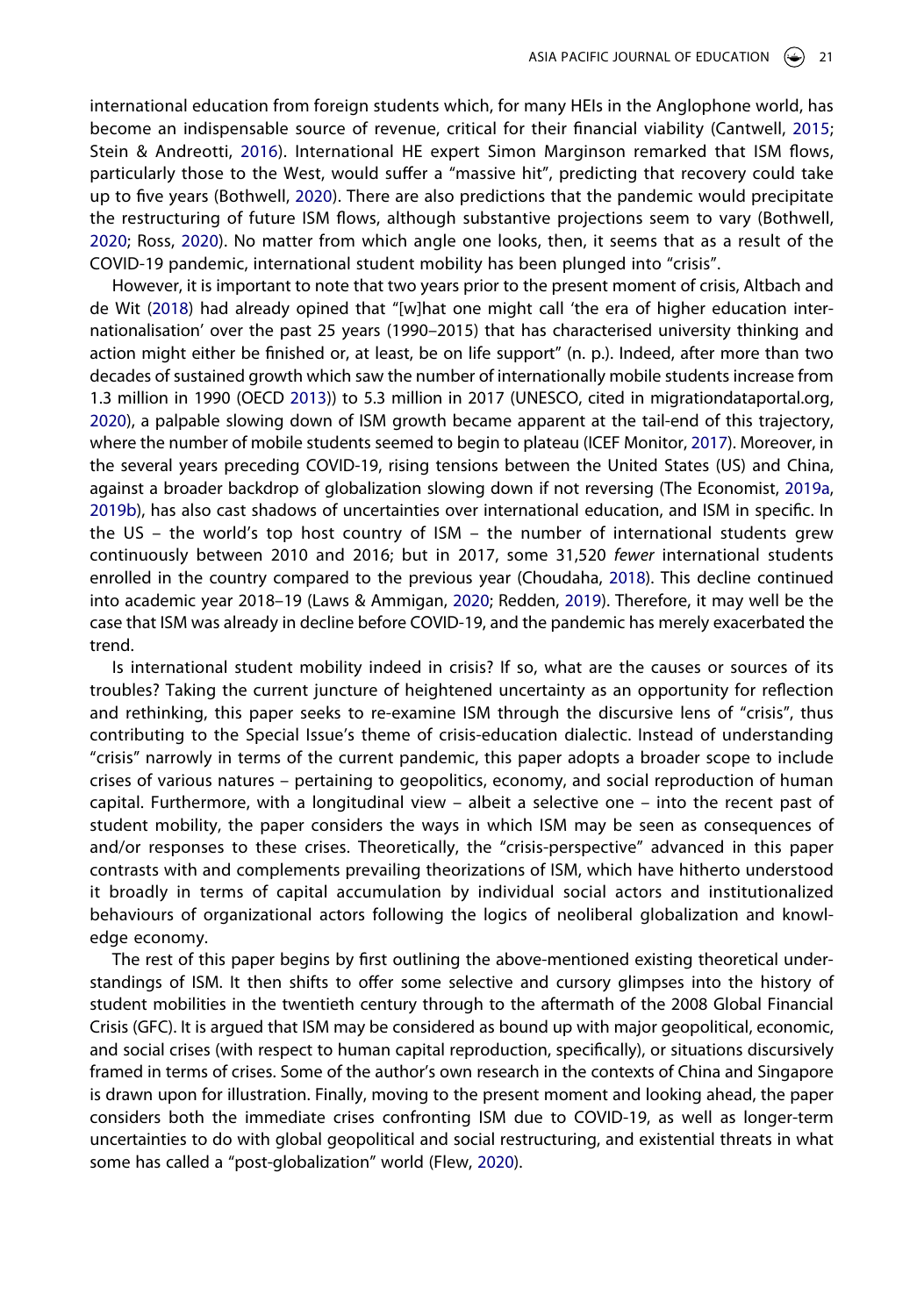# **Extant theorizations of ISM: micro behaviours of capital accumulation meet macro processes of institutionalization**

<span id="page-3-10"></span><span id="page-3-8"></span>Existing scholarship on ISM comprises a highly diverse, inter-/cross-disciplinary body of literature that resists simple characterization of its underlying theoretical thrust(s) (Lipura & Collins, [2020;](#page-12-10) Riaño, Van Mol, & Raghuram, [2018](#page-13-7); Yang, [2020a\)](#page-14-1). The landscape becomes more complex when one further considers the closely related field of higher education internationalization – an even more established and extensive body of research (Bedenlier, Kondakci, & Zawacki-Richter, [2018\)](#page-11-3). Nevertheless, for the purpose here, a *demand-supply* framework (as previously used by Findlay, [2011,](#page-12-11) for exmaple) helps one to adumbrate the broadest theoretical contours of existing ISM research.

<span id="page-3-13"></span><span id="page-3-7"></span><span id="page-3-6"></span><span id="page-3-3"></span><span id="page-3-1"></span><span id="page-3-0"></span>Demand for ISM arises chiefly from the desires and decisions of individuals – often supported by families and communities behind them – to study in HEIs overseas, with in mind a range of instrumental (e.g., developing skills, advancing career, achieving migration) as well as less/noninstrumental (e.g., self-formation, fun-seeking) objectives (e.g., Baas, [2010;](#page-11-4) Brooks & Waters, [2011](#page-11-5); Waters, Brooks, & Pimlott-Wilson, [2011\)](#page-14-2). Although governments/states have also played a notable role in giving rise to demand for study-abroad in certain geographical and temporal contexts (see Choudaha, [2017;](#page-12-12) Xiang & Shen, [2009\)](#page-14-3) (more will be said about this subsequently), the significant expansion of student mobility seen in recent decades has been primarily driven by *individualistically*  framed motivations and, importantly, funded through *private* economic means (Choudaha, [2017](#page-12-12); Yang, [2020b\)](#page-14-4). Pertaining to this, the most prevalent analysis found in the ISM literature invokes a Bourdieusian theoretical lens (Bourdieu, [1986](#page-11-6)) to interpret moving abroad for education as a strategy of the more privileged social groups to accumulate prized cultural capital – those associated with the prestigious "West" or the "developed world" – that serves to reproduce class advantage (Baláž & Williams, [2004](#page-11-7); King, Findlay, Ahrens, & Dunne, [2011](#page-12-13); Waters, [2012](#page-14-5); Xiang & Shen, [2009\)](#page-14-3). The fact that (Global) South-to-North and/or East-to-West mobilities dominate ISM flows seems to confirm this analysis (UNESCO, [2013](#page-13-8)). At the same time, as a number of more recent studies have shown (e.g., Sancho, [2017](#page-13-9); Yang, [2018a,](#page-14-6) [2018b](#page-14-7)), for youth from less privileged or even somewhat disadvantaged backgrounds who nevertheless are becoming more mobile internationally, ISM may be more appropriately thought of as an attempt to achieve upward social mobility through *entering* the game of trans-border cultural capital accumulation and conversion. In other words, for this latter, less privileged demographic, the logic is to *begin to* accrue capital via mobility in order to break away from social reproduction that structurally disadvantages them. Regardless of the group in question, however, pursuing ISM is prevailingly understood as undertaken by private social actors following individualistic rationales. In short, when viewed as a micro-level social behaviour, ISM often follows what the author has previously termed a " 'private-individual' logic" (Yang, [2020b\)](#page-14-4) of capital accumulation and social reproduction.

<span id="page-3-14"></span><span id="page-3-12"></span><span id="page-3-11"></span><span id="page-3-9"></span><span id="page-3-5"></span><span id="page-3-4"></span><span id="page-3-2"></span>When ISM is viewed from the supply side, namely, from the side of the HEIs purveying mobility and the nation-states that inevitably shape, regulate and often promote ISM, a different and more macro explanation becomes compelling. From the extensive literature about universities' and countries' rationales for engaging in HE internationalization (Bedenlier et al., [2018](#page-11-3); Knight, [2004](#page-12-14)) emerges a broadly speaking institutionalist theoretical understanding, which Buckner ([2019](#page-11-8)) helpfully encapsulates in her recent work. In essence, as Buckner ([2019\)](#page-11-8) argues, drawing on world society theory (Meyer, Boli, Thomas, & Ramirez, [1997\)](#page-12-15), HE internationalization has arisen as a "global *model* of status and legitimacy" (Buckner, [2019](#page-11-8), p. 318; emphasis added), which is then diffused and embraced by institutional actors (chiefly, universities and governments) worldwide. Specifically, the status and legitimacy of this model, which galvanize a wide array of institutional actors, rests upon the macro conditions of neoliberal globalization and knowledge economy, under which these actors operate. Succinctly put, knowledge economy (or, at least, the *discourse* of it) highlights the value of highly educated/ skilled labour and incentivizes institutional actors to attract and compete for "talent" globally (Brown & Tannock, [2009](#page-11-9)); and one key channel for achieving this is through internationalization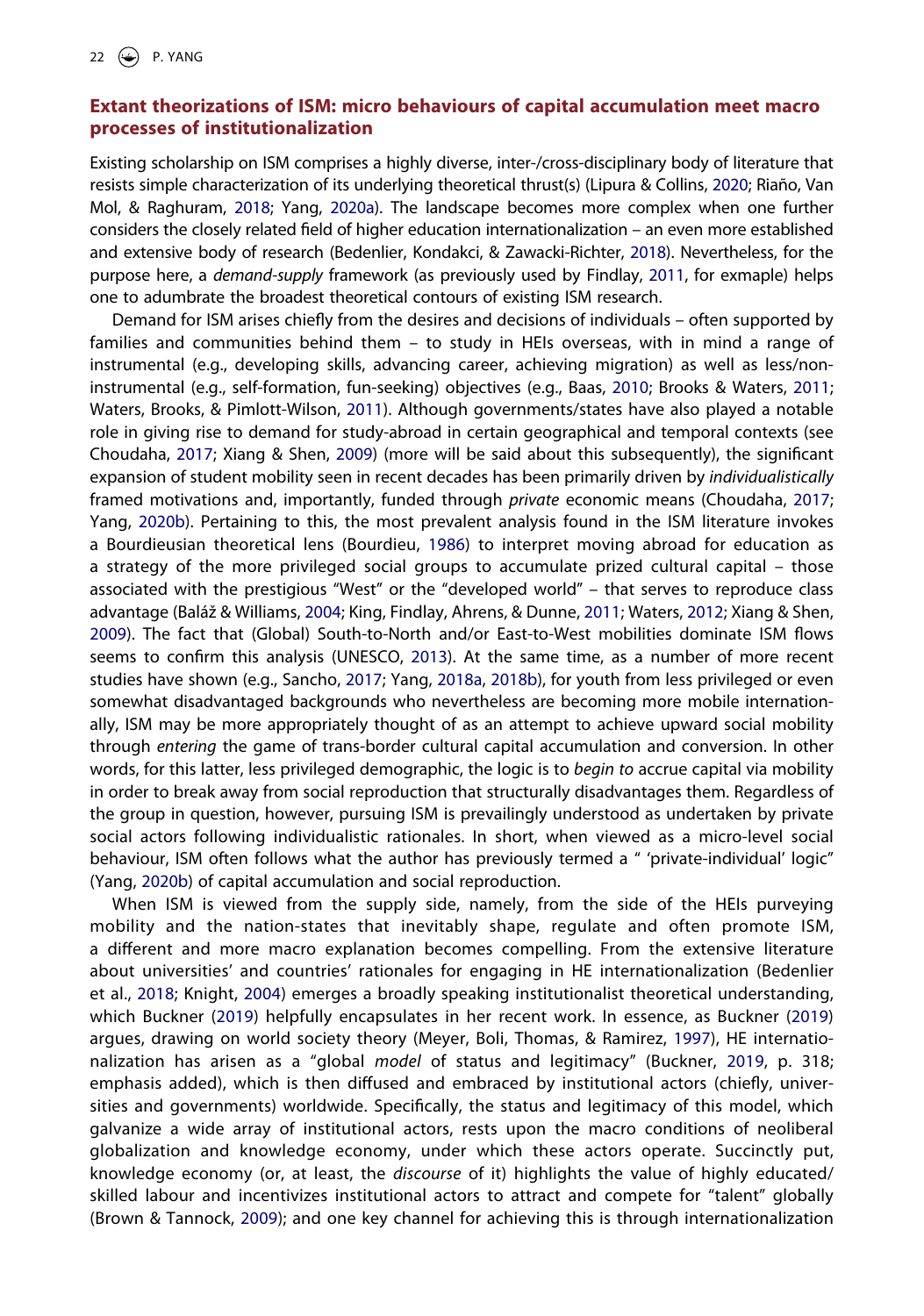and mobility. Neoliberalization, on the other hand, legitimizes treating HE internationalization (especially the recruitment of fee-paying international students) as an entrepreneurial undertaking that promises lucrative economic benefits for the institutional actors. In short, the increased enthusiasm *for* and activities *in* internationalization by countries and universities, when viewed from the supply-side perspective, can be understood as a macro process of institutionalization in which these organizations engaged with HE globalization following the logics of neoliberalism and knowledge economy.

<span id="page-4-0"></span>Obviously, neither a demand-side perspective nor a supply-side explanation can alone satisfactorily account for ISM theoretically. In fact, demand and supply mutually underpin each other: individualistically expressed desires for educational mobility are often fed on neoliberal discourses about the desirability of an international education which are vigorously promoted by institutions selling such an educational experience as a commodity (Buckner, [2019](#page-11-8); Collins, Sidhu, Lewis, & Yeoh, [2014](#page-12-16); Rhee, [2009\)](#page-13-10); conversely, institutional actors' faith in the internationalization model must also rest on tangible demands from micro social actors (namely, the "consumers" of education) and be vindicated by material benefits flowing from meeting such demands, be it in the form of revenue gains or human capital gains (see Yang, [2020b\)](#page-14-4). Taken together, then, it may be argued that prevailing theorizations of ISM have essentially framed it as arising from the intersections between micro social actors' behaviours of capital accumulation and macro processes of institutionalization pursuant to the hegemonic logics of neoliberal globalization and knowledge economy.

In the next section, a discursive frame of "crisis" is introduced, with a view towards developing an alternative narrative of international student mobility that contrasts with and complements these existing theoretical narratives in ISM research.

## **Rethinking ISM through "crisis": some perspectives from the twentieth century through to the aftermath of GFC 2008**

<span id="page-4-3"></span><span id="page-4-2"></span><span id="page-4-1"></span>To rethink international student mobility through a lens of "crisis" requires first some brief notes on the semantics of crisis. While the meaning of the term "crisis" may seem obvious, even commonsensical, critically minded scholars (e.g., Fraser, [2017](#page-12-17); Slater, [2015](#page-13-11)) remind us of what they call the "politics of crisis". There is a politics to crisis in the sense that even if the event or phenomenon described as "crisis" may not be explicitly political in nature, *how* the "crisis" is narratively framed (see e.g., Hay, [1996\)](#page-12-18), understood, and most importantly, seized upon and responded to subsequently by social actors as an occasion and opportunity for potential transformation (Smith & Wiest, [2012](#page-13-12)) may entail contestations of interests and power – in other words, *politics*. This awareness of the politics of crisis helps to "de-naturalize" events and developments conventionally referred to as "crises", bringing to the fore the underlying agendas possibly pursued by different socio-political actors who respond to and leverage the said "crises". In doing so, such a perspective enhances our understanding of the effects of "crisis" on particular social fields and practices, including education. In the account below, this applies to the various cases of crisis-ISM entanglement in history, but particularly with respect to the more recent examples of China and Singapore, in which "crisis" could be seen as discursively mobilized to frame and justify specific state policies and programmes.

In what follows, my writing draws on some key ISM developments over the twentieth century through to the aftermath of the Global Financial Crisis (GFC) of 2008. However, this account remains highly selective and cursory as my purpose here is mainly illustrative, whereas a more thorough effort will have to be left to future research. It is also worth noting that, although I introduce subsections pertaining respectively to crises of *geopolitics, economy* and *human capital (re)production*, this categorization is partly for reasons of organizational expediency since in reality crises are often multi-faceted.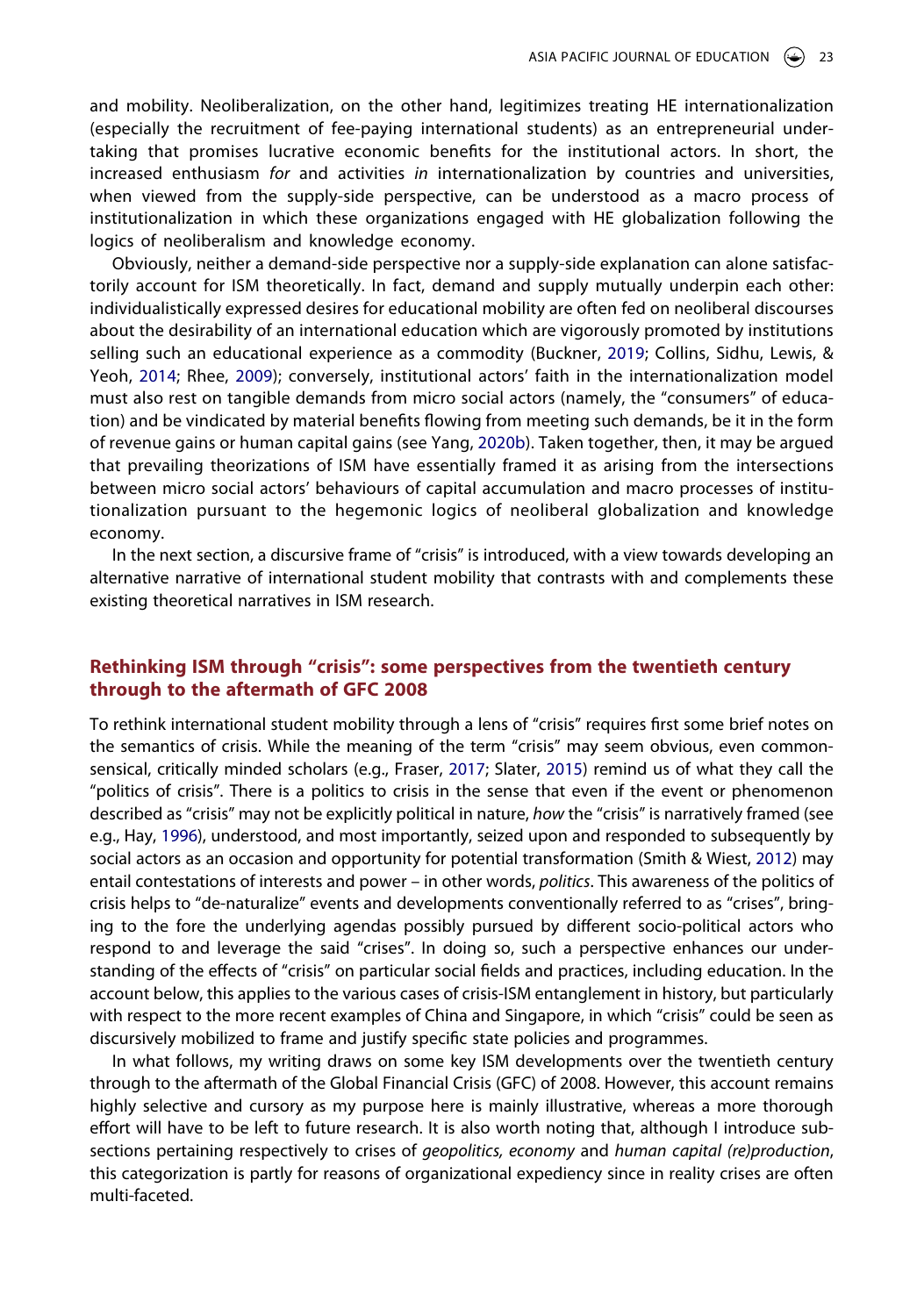### *Geopolitical crises and ISM*

In the first half of the twentieth century, one of the better-known instances of East-to-West student mobility born out of geopolitical crisis situations was the flow of students from China to the United States (US) that lasted from the final decades of the imperial Qing dynasty (which ended in 1911) to 1920s (Q. E. Wang, [1994;](#page-13-13) W. Ye, [2001](#page-14-8)). In a last ditch effort (though ultimately futile) to halt its rapid descent into an all-round existential crisis, the Qing government sent a modest number of students (one hundred or so) to America in 1870s-80s to learn from the advanced West, in the name of a "Self-Strengthening Movement" (Ye, [2001](#page-14-8)). Later, following the Boxer Incident of 1900 – one of the last major political and diplomatic crises to confront and humiliate the moribund Qing regime – the indemnity funds paid by the regime to the US were subsequently channelled into setting up the Boxer Indemnity Scholarship Program in 1908 to sponsor Chinese students to study in American universities. Thousands of Chinese students benefited under this Program, among whom later emerged some of the most influential public intellectuals, educators, and scientists who spearheaded China's tumultuous transition to modernity. For this reason, historian Weili Ye ([2001\)](#page-14-8) regarded the Boxer Indemnity student mobility to be "arguably the most consequential and successful in the entire foreign-study movement of twentieth-century China" (p. 10). It is crucial to point out, however, the Americans' remission of the Boxer Indemnity funds in the form of scholarships for the Chinese was hardly altruistic; instead, as has been argued by various scholars (Michael, [1972;](#page-12-19) Q. E. Wang, [1994](#page-13-13); W. Ye, [2001\)](#page-14-8), it was to be "understood in the context of contemporary international *geopolitics*" (Ye, [2001,](#page-14-8) p. 11; emphasis added) whereby the Americans sought explicitly to promote their influence and power over China through shaping elite members of the Chinese society by means of an American education.

<span id="page-5-5"></span><span id="page-5-4"></span><span id="page-5-3"></span><span id="page-5-0"></span>In the second half of the twentieth century, the overriding geopolitical situation that shaped ISM was the Cold War, fought as much in terms of ideology/value/knowledge as in geo-strategic terms. As Baas ([2019\)](#page-11-10) usefully noted: "[a]fter the Second World War, the idea of who would be able to study abroad changed" (p. 225), with the geopolitical concern over the "threat" of Communism coming to underscore Western capitalist countries' approach towards educating foreign students. Baas further observes:

Various scholarship opportunities were subsequently opened up to sponsor students from newly independent countries. The idea that students would return home after completing their studies [in the capitalist West] so that they could assist in facilitating socio-economic change in their respective nations, as well as spread the positive message of capitalism, was crucial to this. (p. 225)

<span id="page-5-2"></span><span id="page-5-1"></span>Epitomizing this in the South and Southeast Asia region was the socioeconomic development programme Colombo Plan (1950), under which "an estimated 40,000 students came from across the region to live and study in Australia from the early 1950s" (Byrne, [2016,](#page-11-11) p. 114). In addition, throughout the Cold War era, the United States as the leading nation of the capitalist world continued to attract talented students from the world over through its well-funded higher education institutions (Bevis & Lucas, [2007;](#page-11-12) O'Mara, [2012\)](#page-13-14), advancing what would in today's language be termed "soft power". On the other side of the geopolitical and ideological gulf a similar situation prevailed: to illustrate, over the 1950s, the newly founded communist People's Republic of China sent significant numbers of students (in excess of 16,000) to study in Soviet Russia, as part of the technology/knowledge transfer schemes under the geo-strategic alliance between both communist regimes (Zhang, Zhang, & Yao, [2006\)](#page-14-9). Subsequently, as the Sino-Soviet relations deteriorated, these student flows also dried up.

<span id="page-5-6"></span>Even with the Cold War drawing to a close in the late 1980s, crises of a geopolitical nature continued to shape ISM in remarkable ways in a post-Cold War world. For example, upon the 1989 Tiananmen student protest movement in China ending in a violent crackdown, the US granted special immigration privileges to Chinese nationals. Specifically, the Chinese Student Protection Act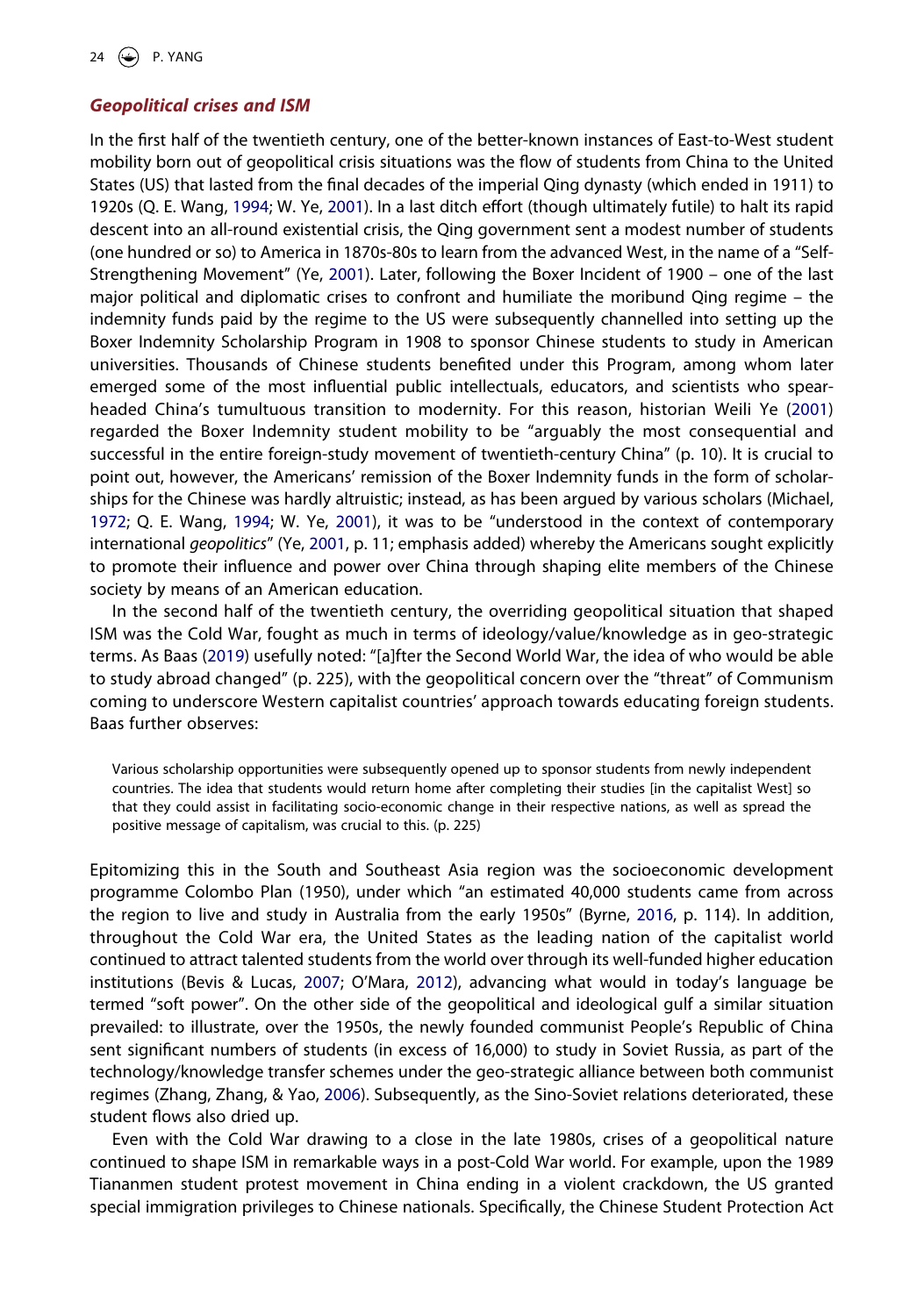(CSPA) passed in 1992 eventually led to the granting of permanent residency (the coveted "green cards") to 53,000 Chinese – many of whom students and scholars whose settlement in America would otherwise have been more difficult (Orrenius, Zavodny, & Kerr, [2012](#page-13-15)).

<span id="page-6-5"></span>In the new millennium, the first major geopolitical event to have had a notable impact on ISM was the 9/11 incident. The terrorist attacks led to a general securitization of migration/mobility across many Western countries, thus dampening the growth of West-bound ISM. To illustrate, the growth of international student enrolment in America slowed to a relatively modest 11% over the 1999– 2006 period (Choudaha, [2018\)](#page-12-7). It is worth emphasizing, however, that the effect of the 9/11 induced securitization on ISM was ultimately limited and temporary; in fact, ISM growth gathered pace again after 2008, as shall be discussed in the next section.

Over the most recent several years, shadows of geopolitics began to loom large over ISM again. For instance, the 2016 UK "Brexit" referendum and the European migrant/refugee crisis heightened in Europe a climate less welcoming to those labelled "outsiders", including international students. In the US, former President Donald Trump's foreign policies had ratcheted up geopolitical tensions with China, a key player in global ISM landscape. The COVID-19 pandemic can be seen as having materially exacerbated these tensions, arguably to a crisis level. These more recent geopolitical crises and their implications for ISM will be considered later. The next section turns to look at how ISM has been bound up with economic crises.

#### *Economic crises and ISM*

<span id="page-6-1"></span>To illustrate the connection between economic crises and international student mobility does not require one to quest as far back into history: the relatively recent Global Financial Crisis (GFC) of 2008 with its negative impact on higher education in the developed West (Eggins & West, [2010\)](#page-12-20) provides an apt case. In the United States – the epicentre of the GFC – this connection appeared the most pronounced. Macrander's ([2017](#page-12-21)) study, using statistical analysis, found "a significant, inverse relationship, beginning primarily in 2008, between declining educational appropriations and the growing influx of international students to the U.S". (p. 2). Indeed, the number of international students in the US jumped by as much as 45% between 2008/09 and 2014/15 (ibid.). The financial contributions to the US economy made by fee-paying international students, many of whom from China and India (both were fast-developing countries less affected by the GFC), went up from \$17.8 billion in 2008 to \$27 billion by the 2013–2014 school year (ibid.), and to a further \$39.4 billion in 2016 (iie.org, [2018\)](#page-12-22). For many US colleges and universities struggling with loss of public funding and flagging domestic student participation in the aftermath of the GFC, international students were the obvious "cash cows" (Cantwell, [2015\)](#page-12-3) and recruiting more of them became "a survival strategy" (Macrander, [2017](#page-12-21), p. 3). For this reason, Macrander ([2017](#page-12-21)) went as far as to characterize ISM as "[a]n international solution to a national crisis" (p. 1) in the post-GFC American context.

<span id="page-6-4"></span><span id="page-6-3"></span><span id="page-6-2"></span>Similar situations were found elsewhere in the developed Anglophone world: in the UK, for instance, higher education also became increasingly dependent on revenues generated from feepaying non-EU international students (Marginson, [2018](#page-12-23)). Countries such as Australia, New Zealand, and Canada all derived greater economic resources from ISM – particularly those originating from China – in the years after the GFC (see Yang, [2020b](#page-14-4)).

<span id="page-6-0"></span>While the above analysis shows that economic crisis prompted certain countries (and HEIs within them) to ramp up ISM supply as a strategic response, other scholars have asked how economic crisis as a background factor might affect youth's intentions to study and work abroad. Cairns's (e.g., Cairns, [2014,](#page-11-13) [2015](#page-11-14), [2017](#page-11-15)) work, for instance, explored this question in economic crisis-stricken European countries such as Ireland and Portugal; his findings however are not clear-cut, suggesting more complicated relations between economic crisis and student mobility than might be apparent at first glance. For example, while economic crisis and the consequent lack of employment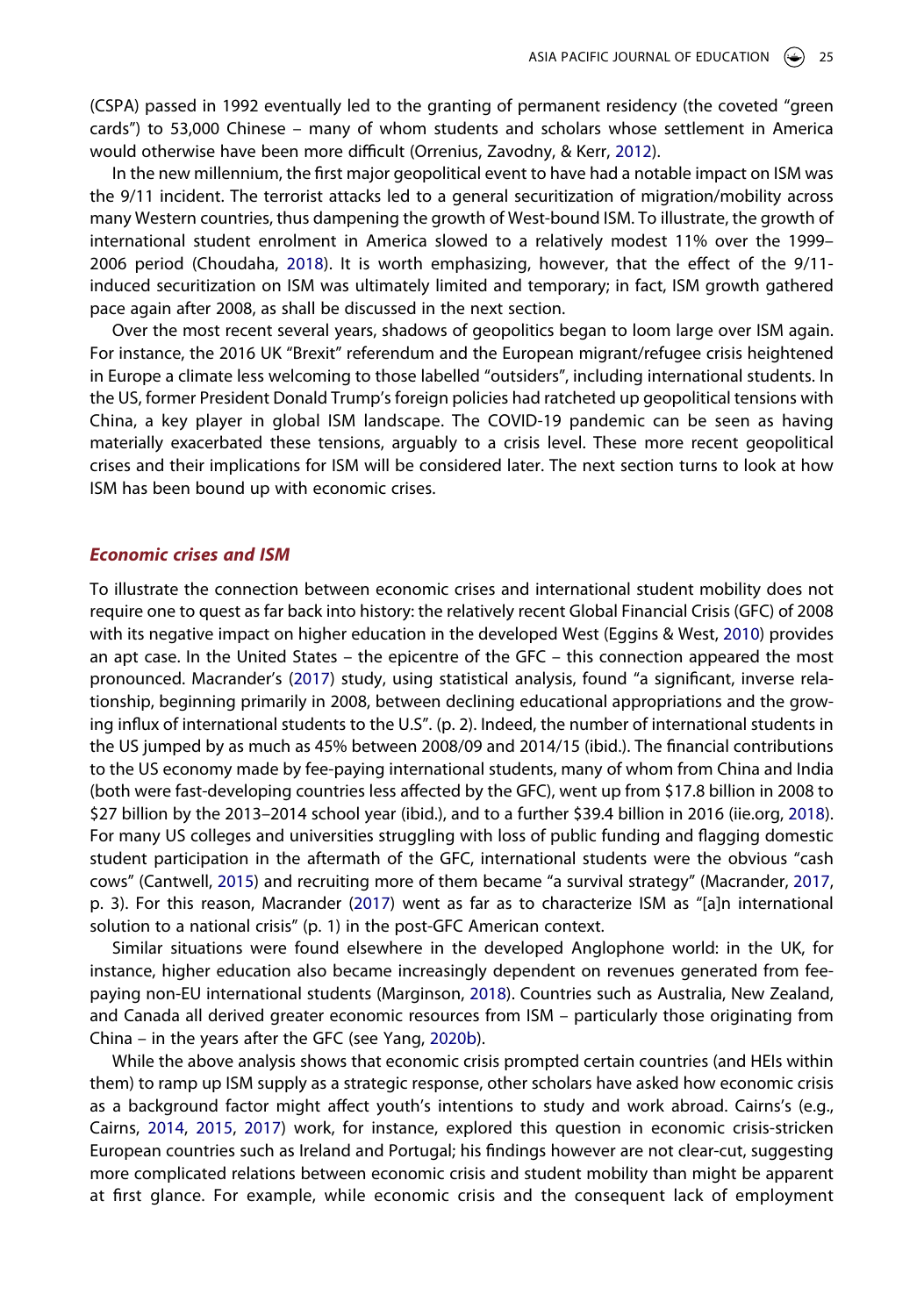opportunities in the domestic labour market might seem logically to encourage mobility intentions, the reverse could also be true: crisis might indeed weaken the ability and/or desire of young people to seek education and work abroad (Cairns, [2015\)](#page-11-14).

#### *Crises in human capital (re)production and ISM*

<span id="page-7-0"></span>The third and final category of crisis that has been closely bound up with developments in international student mobility pertains to the (re)production of "human capital" from the view point of nation states. Since human capital is usually measured in terms of the amount of education/training received (Becker, [1994](#page-11-16)), state-sponsored ISM to foreign countries with more advanced education and technology has been a favoured method used by laggard countries that perceive there to be a crisis in their own (re)production of national human capital. (In this sense, both the late Qing dynasty's dispatch of students to America and the PRC's sending of students to Soviet Russia in 1950s could also be considered as state responses to perceived human capital deficits; however, because the *geopolitical* context was clearly primary in both cases, they were categorized so accordingly).

In Asia, China and Singapore are two countries that have in recent past explicitly used ISM to address their respective, *perceived* crises in human capital (re)production. Recalling the earlier discussion about politics of crisis, it is important that "crises" are not treated simplistically as ontologically self-evident, but instead understood as discursively constructed framing devices used to justify certain policy discourses and programmes adopted by the two countries in relation to ISM. For China, these programmes centred around *outbound* ISM, whereas for Singapore it was mainly *inbound* ISM in question.

<span id="page-7-3"></span><span id="page-7-1"></span>With China, as the country emerged at the end of 1970s from several disastrous decades of radical socialism, the government recognized a severe crisis in terms of the low "quality" (*suzhi*) of the Chinese population as a major obstacle to the country's modernization (Jacka, [2009](#page-12-24)). In a bid to address this human capital deficit (other measures included the controversial birth control policy), the Chinese government in the 1980s began to sponsor politically trusted and professionally qualified personnel to pursue postgraduate studies abroad and required them to return afterwards to serve in state bureaucracy and academia (Hansen & Thøgersen, [2015;](#page-12-25) Xiang & Shen, [2009\)](#page-14-3). Gradually, as more Chinese went overseas for studies in the following decades with an increasing proportion of them not under state sponsorship, the perceived crisis evolved into one of "brain drain", and accordingly the focus of the Chinese state's intervention shifted to attracting back highly educated Chinese through a variety of incentive schemes for returnees (H. Wang, [2004](#page-13-16); Xiang, [2011\)](#page-14-10). Evidence suggests that these efforts at tapping ISM return flows have not been very successful (Yang, [2020b;](#page-14-4) Zweig & Wang, [2013](#page-14-11)). Nevertheless, it is clear that outbound ISM from China in the past several decades has been subject to state discourses and policy interventions in relation to the (re) production of national human capital.

<span id="page-7-9"></span><span id="page-7-8"></span><span id="page-7-7"></span><span id="page-7-6"></span><span id="page-7-5"></span><span id="page-7-4"></span><span id="page-7-2"></span>In the case of Singapore – a small city-state for which a discourse of vulnerability is central to national identity due to historical reasons (Heng, [2013](#page-12-26)) – falling population fertility rates in the 1980s and an imperative to stay competitive in the emerging global knowledge economy culminated in a sense of crisis about the adequacy of the country's human capital base (Quah, [1984\)](#page-13-17). In response, alongside adopting an immigration policy highly favourable to skilled immigrants (Yang, Yang, & Zhan, [2017](#page-14-12)), the Singapore government also instituted in the 1990s a number of merit-based scholarship schemes that recruited in the ensuing decades significant numbers of pre-tertiary students ("scholars") from China, ASEAN countries, and India (Yang, [2016\)](#page-14-13). Scholarship programmes targeting PRC students were particularly systematic and extensive (Yang, [2014a,](#page-14-14) [2014b](#page-14-15)), having brought into Singapore education system as many as 15,000 Chinese students based on the author's estimates in 2016 (Yang, [2016\)](#page-14-13). Furthermore, key features of the two tertiary-level PRC scholarships ("SM2" and "SM3") clearly demonstrate an underlying intention to address perceived human capital needs of Singapore: scholarship recipients were covered for all tuition cost plus stipend, but must only study science/engineering related disciplines at university, and are legally "bonded" to work in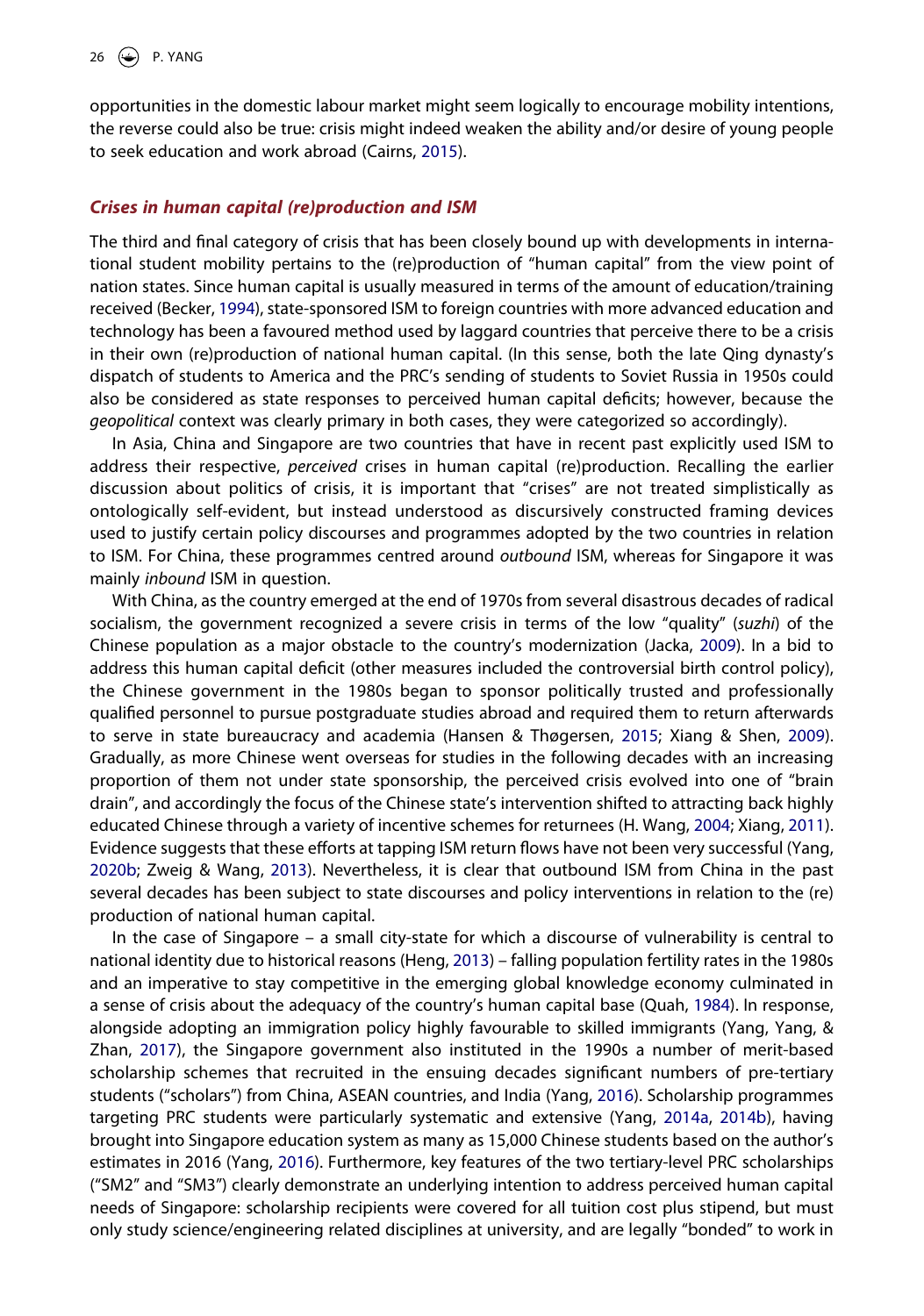<span id="page-8-5"></span>Singapore for six years after graduation. Meanwhile, scholars' settlement in Singapore is made easy, and for a number of years, these scholars were even issued invitations by the authorities to apply for permanent residency. Recruiting Chinese students based on academic merit not only served to address perceived human capital crisis facing Singapore in an era of knowledge economy and low fertility; at a more fundamental level, the importation of ethnically Chinese subjects was also meant to help uphold the reproduction of Singapore population in accordance with existing ethnic composition (Yeoh & Lin, [2013](#page-14-16)). Last, it is worth noting that although Singapore has mainly used *inbound* state-sponsored ISM programmes to address its perceived crisis in human capital reproduction; when it comes to (re)producing elite talent destined for highest leadership roles in public service, the Singapore state has had a strong and ongoing tradition of sponsoring Singaporean students on outbound educational mobilities to top academic institutions in Anglophone countries (Barr & Skrbis, [2008](#page-11-17); R. Ye & Nylander, [2015\)](#page-14-17).

#### <span id="page-8-0"></span>**ISM at the juncture of pandemic and global uncertainties**

What the preceding section has sought to demonstrate – even if in a selective and cursory manner – is how in certain social contexts and episodes of recent history, international student mobility has been intimately bound up with crises of various sorts, often powerfully shaped by them or instrumentalized by actors as responses to those crises. In most of these instances of crisis-ISM dialectic, crises catalysed ISM development or growths; in other words, crises have thus far often presented opportunities to ISM. However, the present moment of crisis stemming from COVID-19 looks far less sanguine for ISM, with the immediate implications overwhelmingly negative. This last section of the paper first examines these immediate challenges, and then briefly considers the broader global uncertainties lying ahead for ISM.

#### *COVID-19 and ISM's immediate crises*

The most immediate crises confronting ISM due to COVID-19 are often logistical in nature, resulting from the wide-spread campus closures, travel restrictions, and border control measures imposed in most countries in some forms or other. For instance, in the early phase of the pandemic when China was the epicentre, Australia banned direct travel from China in early February 2020. This sudden suspension of inflows of Chinese students threatened many Australian HEIs that were highly reliant on Chinese student fees with a revenue crisis, and indeed prompted some institutions to offer, not without some irony, financial subsidies to incentivize Chinese students to transit via third countries in order to circumvent the travel ban and enter Australia to begin or resume studies (Haugen & Lehmann, [2020](#page-12-27)). For the many international students already involved in various forms of educational mobility when COVID-19 hit, the pandemic often meant premature terminations or hurried departures that were both logistically and psychologically challenging<sup>[1](#page-10-0)</sup>; worse still, for some others it meant *forced immobility* (Mulvey, [2020\)](#page-13-18). For all key parties involved in ISM – students, universities, sending and hosting country authorities – the pandemic made crisis management urgently necessary for a time (Rumbley, [2020](#page-13-19)).

<span id="page-8-4"></span><span id="page-8-3"></span><span id="page-8-2"></span><span id="page-8-1"></span>Another direct consequence of the pandemic has been prospective students' reassessment of the safety and desirability of study-abroad, triggered in particular by concerns over health and safety, rising racism/xenophobia, and overall expectations about living in foreign countries. In reality, these factors often worked in interwoven and reinforcing manners to shape the perceptions and attitudes of potential students (and that of their families and communities), likely with significant implications on ISM demand, at least in the near term. In terms of health and safety considerations, for example, the US authorities' initially problematic handling of the pandemic is said to have caused serious concerns among some international students, damaging the appeal of studying in the country (Berger, [2020\)](#page-11-18). Similarly, in the UK, a study found that the controversial "herd immunity" strategy initially pursued by the government caused significant worries among prospective students (and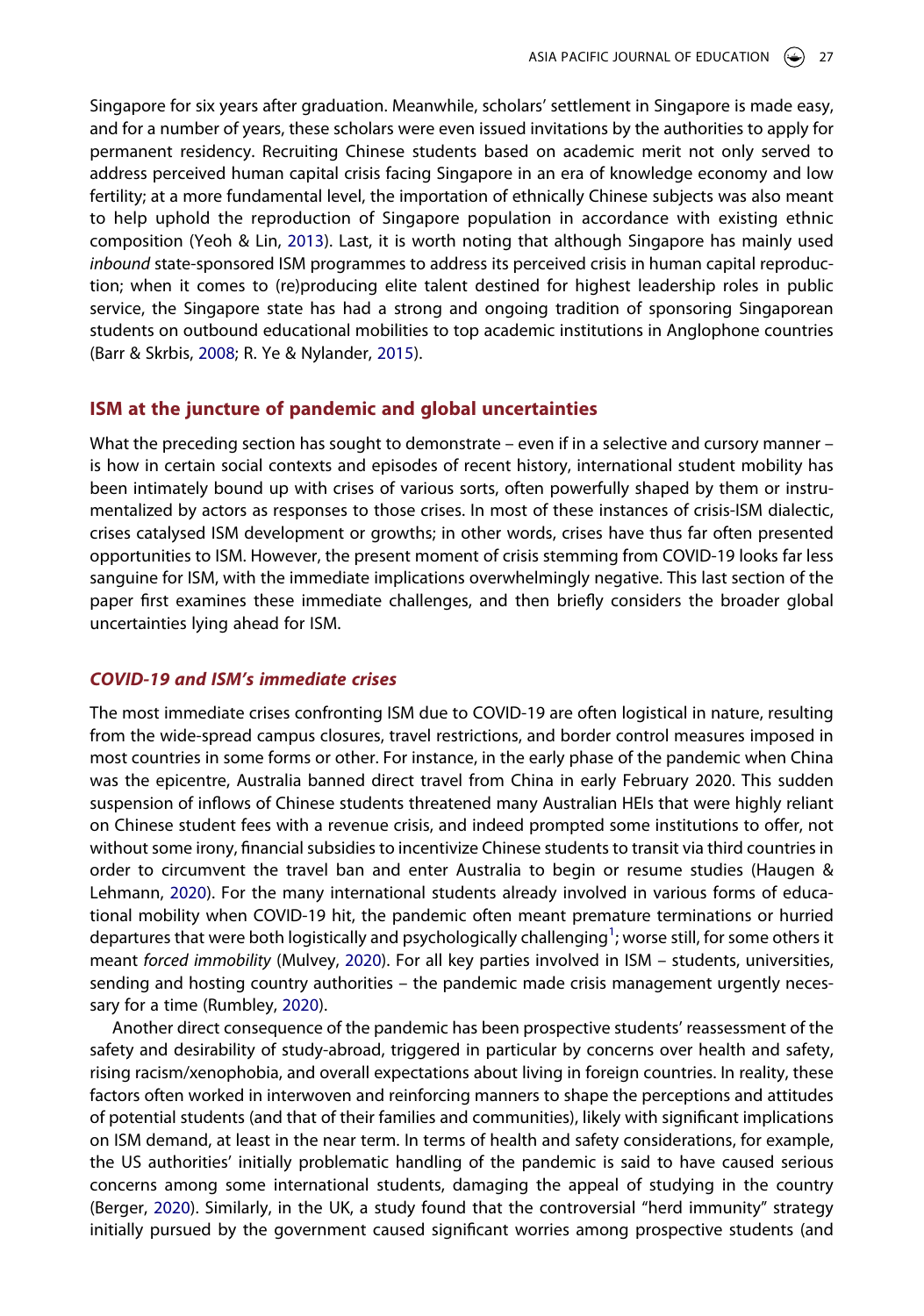<span id="page-9-4"></span>their parents) from China (Parr, [2020\)](#page-13-20) – UK's largest source of fee-paying foreign students.<sup>[2](#page-10-1)</sup> In light of these developments, it is possible that countries perceived to have handled the pandemic better (such as New Zealand and Singapore) would enjoy increased appeal among international students as a result; paradoxically, however, these countries may also take a more cautious approach towards admitting foreign students. $3$ 

<span id="page-9-5"></span>Beyond concerns with health *per se*, the pandemic has triggered a sharp rise in racism/ xenophobia across various Western host countries, as a flurry of media reports have documented (sbs.com.au, [2020;](#page-13-21) straitstimes.com, [2020](#page-13-22); timeshighereducation.com, [2020](#page-13-23)). Given that the majority of international students hail from the developing world, particularly Asia, perceptions of certain countries as racist/xenophobic and thus unwelcoming and unsafe, will likely cause them to think twice about these destinations. Prospective international students may not merely fear everyday racism/xenophobia; in some cases, such as the US under the former Trump administration, they might perceive hostility towards international students to be an official policy. Trump's belligerent rhetoric about COVID-19 as a "Chinese virus", and the administration's plan – though short-lived – to revoke international students' visas if they took classes entirely online (nytimes. com, [2020\)](#page-13-24), were dramatic acts that prompted prospective international students to re-evaluate their plans to study in the US. A recent survey found that new international student enrolment (including online learning) in the US for autumn 2020 dropped by 43% compared to the previous year (Baer & Martel, [2020](#page-11-19)).

<span id="page-9-3"></span><span id="page-9-1"></span>Suffice it to say, ISM's immediate crises have been abrupt and severe: logistical and administrative obstacles to travelling, coupled with reassessment of risks and benefit-cost calculations about studyabroad, are likely to result in a sharp drop in ISM demand over the near term, possibly reshuffling worldwide ISM flows in the aftermath. While these immediate crises may be thought of optimistically as temporary, when the current crisis is set against a backdrop of larger persisting global trends, there are reasons to view the future of ISM as highly uncertain, as discussed next.

#### *Global uncertainties: geopolitics, social compact, existential threats*

To think about broader global trends that may spell uncertainty for the future of ISM, the case of China and US – respectively the world's largest sending and receiving country of international students – is again an apt place to start. In September 2020, US authorities revoked the visas of some 1,000 Chinese students and researchers, citing national security risk. This extraordinary act, following several years of rapidly deteriorating US-China relations since former President Trump came to power, shows how geopolitics is again emerging as a major destabilizing factor for ISM. Over the past several decades, China has been the single most important driving force behind the worldwide rise of ISM (Yang, [2020b\)](#page-14-4). Now, as the Sino-US trade war evolved into more broad-based distrust and antagonism between China and many developed Western democracies, Altbach ([2020](#page-11-20)) warned that the West's dependence on China for the lucrative international student enrolment might turn into a "coming 'China crisis'". Admittedly, the landscape of ISM goes beyond the China-US/West sphere; yet, in a world where geopolitical tensions between major powers appear to be on the rise, the general outlook for educational mobility and exchange cannot but look increasingly uncertain. What the transition to Joe Biden administration in US might mean for all these questions remain to be seen; however, the tense relationship between China and the West has not seen significant improvement as at the time of writing.

<span id="page-9-2"></span><span id="page-9-0"></span>Beneath geopolitical trends often are deeper issues relating to the breakdown or crisis in socio-political compacts. This is widely regarded the case in respect to the election of Trump to the 45th US presidency and the UK's referendum to leave the European Union ("Brexit") in 2016. Both events have been interpreted as reflecting a trend in the developed West of populist backlash against decades of neoliberal globalization that has exacerbated inequalities and benefited cosmopolitan, socially and geographically mobile elites at the expense of the masses (Norris & Inglehart, [2019](#page-13-25)). With HE internationalization and student mobility being emblematic of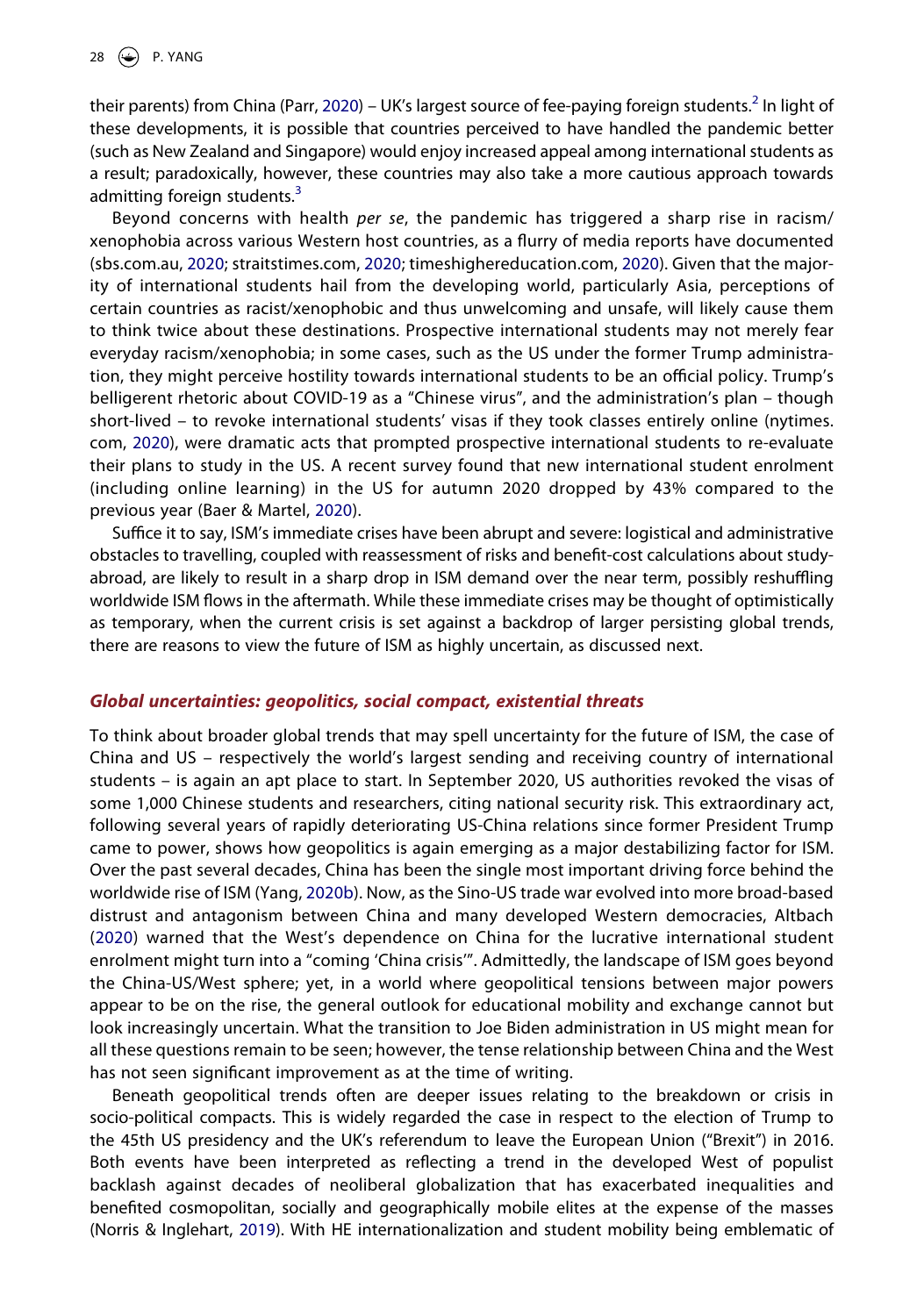<span id="page-10-3"></span>precisely these neoliberal logics of globalization (as discussed earlier), scholars have raised well justified concerns over the negative impact of rising populism and right-wing movements for ISM in these two top ISM destination countries (Bartram, [2018](#page-11-21); Rose-Redwood & Rose-Redwood, [2017\)](#page-13-26). More broadly, media scholar Flew [\(2020\)](#page-12-9) argues that what the former Trump presidency and Brexit signalled is possibly the arrival of a "post-globalization" era, in which there is to be a return and reassertion of the *national* in world relations. If such predictions come to pass, international collaborations and sharing of resources (particularly knowledge), which are key underlying rationales of ISM, will be viewed with greater suspicion.

Last, what overclouds the future of ISM at the far horizon are economic limits and ecological boundaries that confront humanity as a whole in an existential sense. While this is not the place to elaborate on these existential uncertainties, the longer-term implications for ISM can be briefly sketched. Decades of rise in ISM has been fuelled primarily by rapidly rising (middle-class) incomes in developing countries, particularly that of China. However, with the world economy taking a heavy hit from the COVID-19 pandemic, amidst a general slowdown of economic growth across the world, at an aggregate level the availability of economic resources to sustain ISM growth seems doubtful. Moreover, with a growing planetary consciousness about the ecological unsustainability of a world of hyper-globalization and hypermobility fuelled largely still on carbon-based energy sources, scholars of international HE have also begun to question seriously the model of internationalization based on physical/corporeal mobility, calling it an "unnecessary" and "antiquated approach" (White & Lee, [2020\)](#page-14-18). Advances in information and communication technologies (ICT) and ICT-based pedagogical innovations have galvanized discussions about virtual models of educational mobility and internationalization (Mittelmeier, Rienties, Gunter, & Raghuram, [2020\)](#page-12-28) that may increasingly replace traditional ISM. No doubt, these nonphysical models of mobility and internationalization have received an enormous impetus during COVID-19.

<span id="page-10-6"></span><span id="page-10-4"></span>To conclude, it seems clear that the COVID-19 pandemic not only plunged ISM into acute shortterm crises, it has also added notable uncertainties to its future development through intersecting with and, at times, reinforcing certain longer-term global trends. In thus musing about what lies ahead for ISM, a speculative tone has been hard to avoid in some of the above discussions, but the paper's aim is not to "crystal ball-gaze" the future of ISM. Instead, in using "crisis" as a discursive and analytical trope, the paper has attempted an alternative narrative understanding of ISM that differs from, perhaps enriches, the supply-demand framework that implicitly undergirds much of the extant theorizations of ISM. In narrating ISM's various entanglements with crises – past, present, and future – it is also hoped that discussions in this paper would open up further conversations about new possibilities and alternative futures for ISM.

#### **Notes**

- <span id="page-10-0"></span>1. For some real stories told by mobile students affected by the pandemic, see [https://covidism.wordpress.com/](https://covidism.wordpress.com/ism-voices/) [ism-voices/](https://covidism.wordpress.com/ism-voices/)
- <span id="page-10-5"></span><span id="page-10-1"></span>2. Surprisingly, when data became available, it turns out applications for UK undergraduate places from Chinese students in fact surged by more than 23% in the 2020 admission round (thetimes.co.uk, [2020](#page-13-27)). This goes to show the fluidity and unpredictability of ISM in the current environment.
- <span id="page-10-2"></span>3. The author's observations based at a tertiary institution in Singapore serves to illustrate: the government has been cautious in granting entry visas, causing delays to international student arrivals.

#### **Disclosure statement**

No potential conflict of interest was reported by the author(s).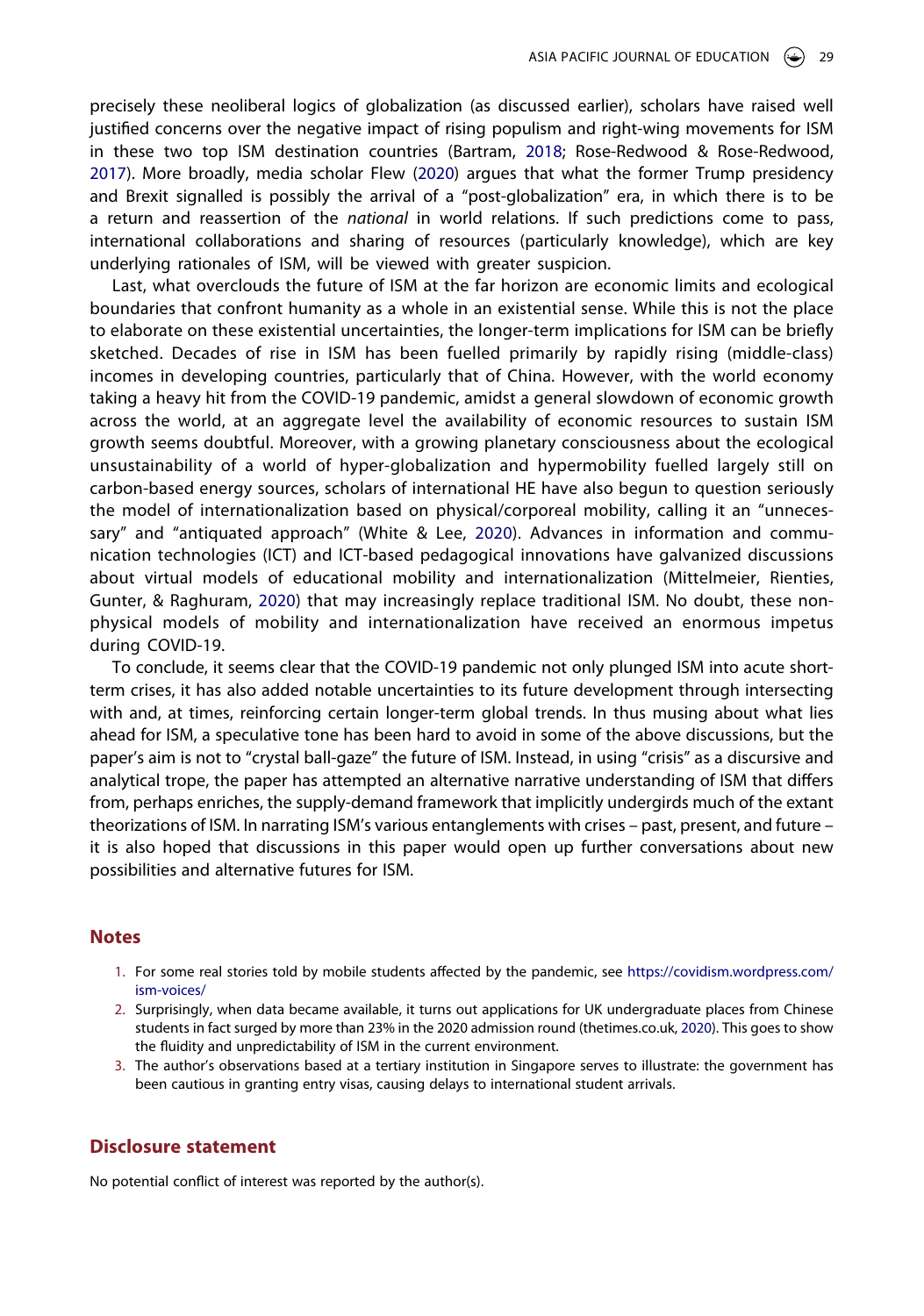#### **Notes on contributor**

*Peidong Yang* is an Assistant Professor at National Institute of Education, Singapore. A sociologist of education, Peidong's research interests are located at the intersections between education and migration/mobility. He is the author of International Mobility and Educational Desire: Chinese Foreign Talent Students in Singapore (Palgrave, 2016) and numerous journal articles (see www.peidongyang.com.)

# **ORCID**

Peidong Yang **in** http://orcid.org/0000-0003-0669-6566

#### **References**

- <span id="page-11-20"></span>Altbach, P.G. [\(2020\)](#page-9-0). The coming 'China crisis' in global higher education. Retrieved March 3, 2022, from [https://www.](https://www.universityworldnews.com/post.php?story=20190403104242366) [universityworldnews.com/post.php?story=20190403104242366](https://www.universityworldnews.com/post.php?story=20190403104242366)
- <span id="page-11-2"></span>Altbach, P.G., & de Wit, H. ([2018](#page-2-0)). The challenge to higher education internationalisation. Retrieved March 3, 2022, from <https://www.universityworldnews.com/post.php?story=20180220091648602>
- <span id="page-11-4"></span>Baas, M. [\(2010\)](#page-3-0). *Imagined mobility: Migration and transnationalism among Indian Students in Australia*. London, New York: Anthem Press.
- <span id="page-11-10"></span>Baas, M. [\(2019\)](#page-5-0). The education-migration industry: International students, migration policy and the question of skills. *International Migration*, *57*(3), 222–234.
- <span id="page-11-19"></span>Baer, J., & Martel, M. ([2020](#page-9-1)). *Fall 2020 international student enrollment snapshot*. New York: Institute of International Education. Retrieved March 3, 2022, from [https://www.iie.org/Research-and-Insights/Open-Doors/Fall-International-](https://www.iie.org/Research-and-Insights/Open-Doors/Fall-International-Enrollments-Snapshot-Reports)[Enrollments-Snapshot-Reports](https://www.iie.org/Research-and-Insights/Open-Doors/Fall-International-Enrollments-Snapshot-Reports)
- <span id="page-11-7"></span>Baláž, V., & Williams, A.M. ([2004](#page-3-1)). 'Been there, done that': International student migration and human capital transfers from the UK to Slovakia. *Population, Space and Place*, *10*(3), 217–237.
- <span id="page-11-17"></span>Barr, M.D., & Skrbis, Z. [\(2008\)](#page-8-0). *Constructing Singapore: Elitism, ethnicity and the nation-building project*. Copenhagen: NIAS Press.
- <span id="page-11-21"></span>Bartram, B. [\(2018\)](#page-10-3). International students in the era of trump and brexit: Implications, constructions and trends. *Journal of International Students*, *8*(4), 1479–1482.
- <span id="page-11-16"></span>Becker, G. ([1994](#page-7-0)). *Human capital: A theoretical and empirical analysis, with special reference to education (3rd ed.).* Chicago: University of Chicago Press.
- <span id="page-11-3"></span>Bedenlier, S., Kondakci, Y., & Zawacki-Richter, O. ([2018](#page-3-2)). Two decades of research into the internationalization of higher education: Major themes in the (1997-2016). *Journal of Studies in International Education*, *22*(2), 108–135.
- <span id="page-11-18"></span>Berger, M. [\(2020\)](#page-8-1). The pandemic has damaged the appeal of studying in the United States for some international students. Retrieved March 3, 2022, from [https://www.washingtonpost.com/world/2020/07/23/coronavirus](https://www.washingtonpost.com/world/2020/07/23/coronavirus-international-students-united-states-enrollment-reputation/)[international-students-united-states-enrollment-reputation/](https://www.washingtonpost.com/world/2020/07/23/coronavirus-international-students-united-states-enrollment-reputation/)
- <span id="page-11-12"></span>Bevis, T.B., & Lucas, C.J. [\(2007](#page-5-1)). *International students in American Colleges and Universities: A history*. New York: Palgrave.
- <span id="page-11-0"></span>Bilecen, B. [\(2020\)](#page-1-0). Commentary: COVID-19 pandemic and higher education: International mobility and students' social protection. *International Migration*, *58*(4), 263–266.
- <span id="page-11-1"></span>Bothwell, E. ([2020](#page-2-1)). Coronavirus: Global student flows to suffer 'massive hit' for years. Retrieved March 3, 2022, fro[mhttps://www.timeshighereducation.com/news/coronavirus-global-student-flows-suffer-massive-hit-years#](https://www.timeshighereducation.com/news/coronavirus-global-student-flows-suffer-massive-hit-years#)
- <span id="page-11-6"></span>Bourdieu, P. [\(1986\)](#page-3-3). The forms of capital. In J.G. Richardson (Ed.), *Handbook of theory and research for the sociology of education* (pp. 241–260). New York, Westport, Connecticut, London: Greenwood Press.
- <span id="page-11-5"></span>Brooks, R., & Waters, J. ([2011](#page-3-0)). *Student mobilities, migration and the internationalization of higher education*. Basingstoke: Palgrave Macmillan.
- <span id="page-11-9"></span>Brown, P., & Tannock, S. [\(2009\)](#page-3-4). Education, meritocracy and the global war for talent. *Journal of Education Policy*, *24*(4), 377–392.
- <span id="page-11-8"></span>Buckner, E. [\(2019](#page-3-5)). The Internationalization of higher education: National interpretations of a global model. *Comparative Education Review*, *63*(3), 315–336.
- <span id="page-11-11"></span>Byrne, C. ([2016](#page-5-2)). Australia's New Colombo plan: Enhancing regional soft power through student mobility. *International Journal: Canada's Journal of Global Policy Analysis*, *71*(1), 107–128.
- <span id="page-11-13"></span>Cairns, D. ([2014](#page-6-0)). "I wouldn't stay here": Economic crisis and youth mobility in Ireland. *International Migration*, *52*(3), 236–249.
- <span id="page-11-14"></span>Cairns, D. [\(2015\)](#page-6-0). International student mobility in crisis? Understanding post-diploma mobility decision-making in an economic crisis context. *Sociologia, Problemas E Práticas*, *79*, 9–25.
- <span id="page-11-15"></span>Cairns, D. [\(2017\)](#page-6-0). Exploring student mobility and graduate migration: Undergraduate mobility propensities in two economic crisis contexts. *Social and Cultural Geography*, *18*(3), 336–353.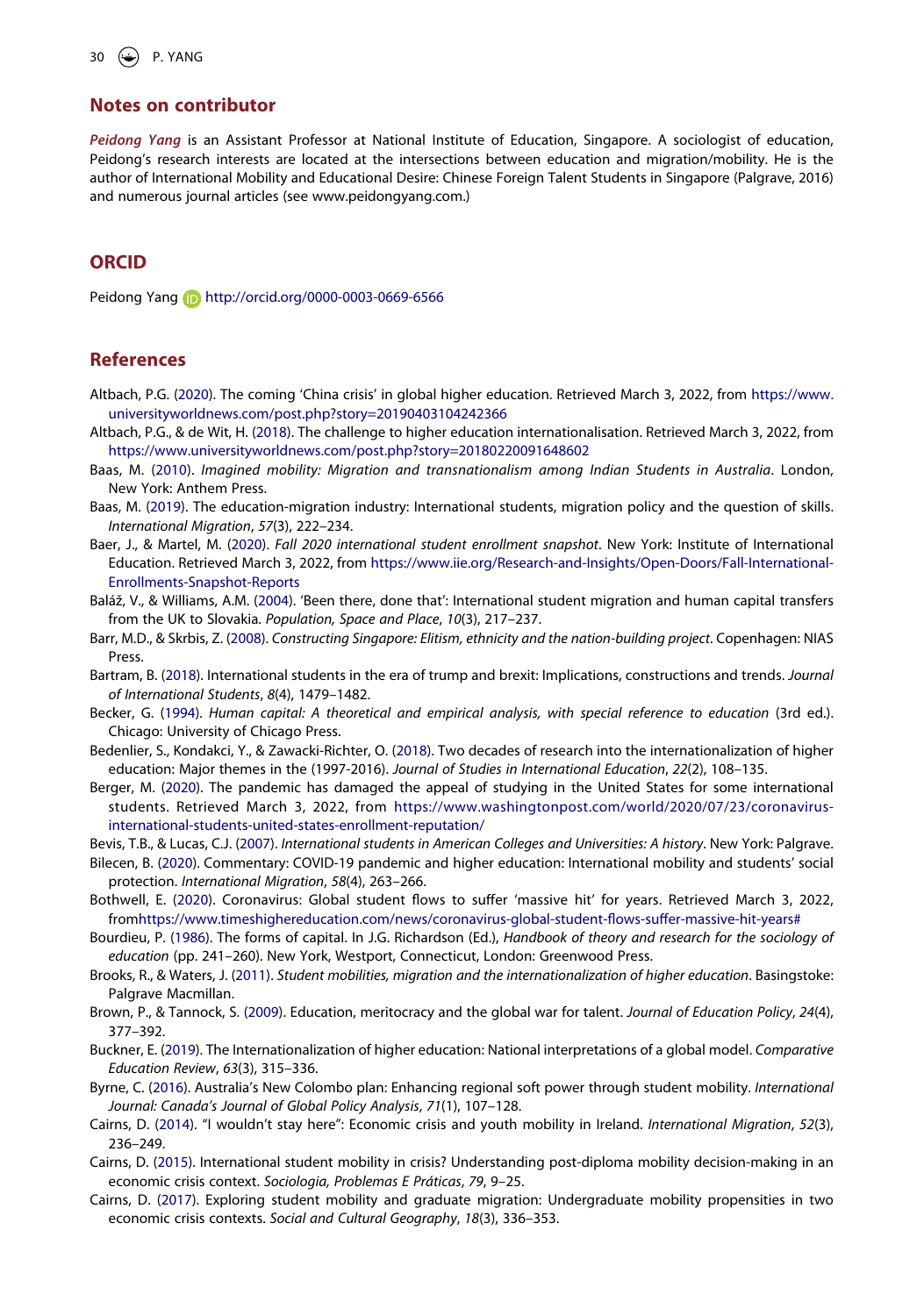- <span id="page-12-3"></span>Cantwell, B. [\(2015\)](#page-2-2). Are international students cash cows? Examining the relationship between new international undergraduate enrollments and institutional revenue at public colleges and universities in the US. *Journal of International Students*, *5*(4), 512–525.
- <span id="page-12-12"></span>Choudaha, R. ([2017](#page-3-6)). Three waves of international student mobility (1999–2020). *Studies in Higher Education*, *42*(5), 825–832.
- <span id="page-12-7"></span>Choudaha, R. ([2018](#page-2-3)). A third wave of international student mobility: Global competitiveness and American higher education. *Research & Occasional Paper Series* (CSHE.8.18), 1–9.
- <span id="page-12-16"></span>Collins, F.L., Sidhu, R., Lewis, N., & Yeoh, B.S.A. [\(2014\)](#page-4-0). Mobility and desire: International students and Asian regionalism in aspirational Singapore. *Discourse: Studies in the Cultural Politics of Education*, *35*(5), 661–676.
- <span id="page-12-5"></span>The Economist. [\(2019a](#page-2-4)). Globalisation is dead and we need to invent a new world order (Jun 28th 2019). Retrieved March 3, 2022, from [https://www.economist.com/open-future/2019/06/28/globalisation-is-dead-and-we-need-to](https://www.economist.com/open-future/2019/06/28/globalisation-is-dead-and-we-need-to-invent-a-new-world-order)[invent-a-new-world-order](https://www.economist.com/open-future/2019/06/28/globalisation-is-dead-and-we-need-to-invent-a-new-world-order)
- <span id="page-12-6"></span>The Economist. ([2019b\)](#page-2-4). The steam has gone out of globalisation (Jan 24th 2019). Retrieved March 3, 2022, from [https://](https://www.economist.com/leaders/2019/01/24/the-steam-has-gone-out-of-globalisation) [www.economist.com/leaders/2019/01/24/the-steam-has-gone-out-of-globalisation](https://www.economist.com/leaders/2019/01/24/the-steam-has-gone-out-of-globalisation)
- <span id="page-12-20"></span>Eggins, H., & West, P. ([2010](#page-6-1)). The global impact of the financial crisis: Main trends in developed and developing countries. *Higher Education Management and Policy*, *22*(3), 1–16.
- <span id="page-12-11"></span>Findlay, A.M. ([2011](#page-3-7)). An assessment of supply and demand-side theorizations of international student mobility. *International Migration*, *49*(2), 162–190.
- <span id="page-12-2"></span>Firang, D. ([2020](#page-1-1)). The impact of COVID-19 pandemic on international students in Canada. *International Social Work*, 1–5.
- <span id="page-12-9"></span>Flew, T. ([2020](#page-2-5)). Globalization, neo-globalization and post-globalization: The challenge of populism and the return of the national. *Global Media and Communication*, *16*(1), 19–39.
- <span id="page-12-17"></span>Fraser, N. [\(2017\)](#page-4-1). A triple movement? Parsing the politics of crisis after Polanyi. In M. Burchardt & G. Kirn (Eds.), *Beyond Neoliberalism: Social Analysis after 1989* (pp. 29–42). Cham: Springer International Publishing.
- <span id="page-12-1"></span>Gomes, C., & Chang, S. [\(2020\)](#page-1-2). 3 ways the coronavirus outbreak will affect international students and how unis can help. Retrieved March 3, 2022, from [https://theconversation.com/3-ways-the-coronavirus-outbreak-will-affect](https://theconversation.com/3-ways-the-coronavirus-outbreak-will-affect-international-students-and-how-unis-can-help-131195)[international-students-and-how-unis-can-help-131195](https://theconversation.com/3-ways-the-coronavirus-outbreak-will-affect-international-students-and-how-unis-can-help-131195)
- <span id="page-12-0"></span>Grove, J. [\(2020](#page-1-3)). 'Major disruption' to student mobility from coronavirus feared. Retrieved March 3, 2022, from [https://](https://www.timeshighereducation.com/news/major-disruption-student-mobility-coronavirus-feared) [www.timeshighereducation.com/news/major-disruption-student-mobility-coronavirus-feared](https://www.timeshighereducation.com/news/major-disruption-student-mobility-coronavirus-feared)
- <span id="page-12-25"></span>Hansen, A.S., & Thøgersen, S. ([2015](#page-7-1)). Chinese transnational students and the global education hierarchy. *Learning and Teaching (LATISS)*, *8*(3), 1–12.
- <span id="page-12-27"></span>Haugen, H.Ø., & Lehmann, A. ([2020](#page-8-2)). Adverse articulation: Third countries in China–Australia student migration during COVID-19. *Dialogues in Human Geography*, *10*(2), 169–173.
- <span id="page-12-18"></span>Hay, C. ([1996\)](#page-4-2). Narrating crisis: The discursive construction of the `winter of discontent'. *Sociology*, *30*(2), 253–277.
- <span id="page-12-26"></span>Heng, Y.-K. [\(2013\)](#page-7-2). A global city in an age of global risks: Singapore's evolving discourse on vulnerability. *Contemporary Southeast Asia*, *35*(3), 423–446.
- <span id="page-12-22"></span>iie.org. [\(2018\)](#page-6-2). Economic Impact of International Students. Retrieved March 3, 2022, from [https://www.iie.org/en/](https://www.iie.org/en/Research-and-Insights/Open-Doors/Data/Economic-Impact-of-International-Students) [Research-and-Insights/Open-Doors/Data/Economic-Impact-of-International-Students](https://www.iie.org/en/Research-and-Insights/Open-Doors/Data/Economic-Impact-of-International-Students)
- <span id="page-12-24"></span>Jacka, T. ([2009\)](#page-7-3). Cultivating citizens: Suzhi (quality) discourse in the PRC. *Positions: East Asia Cultures Critique*, *17*(3), 523–535.
- <span id="page-12-13"></span>King, R., Findlay, A.M., Ahrens, J., & Dunne, M. [\(2011\)](#page-3-1). Reproducing advantage: The perspective of English school leavers on studying abroad. *Globalisation, Societies and Education*, *9*(2), 161–181.
- <span id="page-12-14"></span>Knight, J. ([2004\)](#page-3-2). Internationalization remodeled: Definition, approaches, and rationales. *Journal of Studies in International Education*, *8*(1), 5–31.
- <span id="page-12-8"></span>Laws, K.N., & Ammigan, R. [\(2020](#page-2-6)). International students in the trump era: A narrative view. *Journal of International Students*, *10*(3), xviii–xxii.
- <span id="page-12-10"></span>Lipura, S.J., & Collins, F.L. [\(2020\)](#page-3-8). Towards an integrative understanding of contemporary educational mobilities: A critical agenda for international student mobilities research. *Globalisation, Societies and Education*, *18*(3), 343–359.
- <span id="page-12-21"></span>Macrander, A. [\(2017\)](#page-6-3). An international solution to a national crisis: Trends in student mobility to the United States post 2008. *International Journal of Educational Research*, *82*, 1–20.
- <span id="page-12-23"></span>Marginson, S. ([2018](#page-6-4)). Global trends in higher education financing: The United Kingdom. *International Journal of Educational Development*, *58*, 26–36.
- <span id="page-12-15"></span>Meyer, J.W., Boli, J., Thomas, G.M., & Ramirez, F.O. ([1997](#page-3-9)). World society and the nation-state. *American Journal of Sociology*, *103*(1), 144–181.
- <span id="page-12-19"></span>Michael, H.H. [\(1972\)](#page-5-3). The American remission of the boxer indemnity: A reappraisal. *The Journal of Asian Studies*, *31*(3), 539–559.
- <span id="page-12-4"></span>migrationdataportal.org. ([2020](#page-2-7)). International students. Retrieved March 3, 2022, from [https://migrationdataportal.org/](https://migrationdataportal.org/themes/international-students) [themes/international-students](https://migrationdataportal.org/themes/international-students)
- <span id="page-12-28"></span>Mittelmeier, J., Rienties, B., Gunter, A., & Raghuram, P. [\(2020\)](#page-10-4). Conceptualizing Internationalization at a Distance: A "Third Category" of University Internationalization. *Journal of Studies in International Education*, 1028315320906176. doi:[10.1177/1028315320906176](https://doi.org/10.1177/1028315320906176)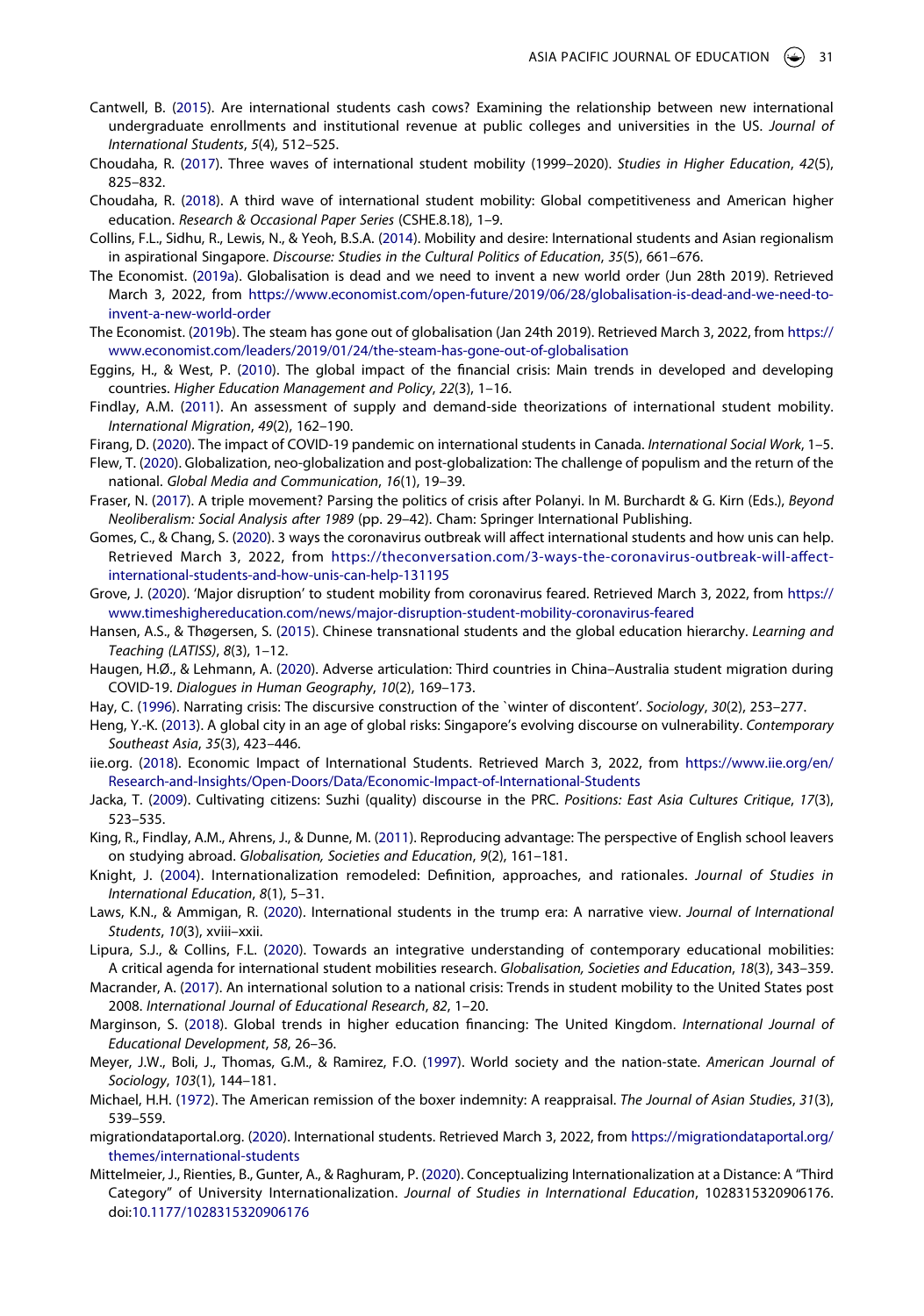- 32  $\bigodot$  P. YANG
- <span id="page-13-5"></span>Monitor, I.C.E.F. [\(2017\)](#page-2-8). OECD charts a slowing of international mobility growth. Retrieved March 3, 2022, from [http://](http://monitor.icef.com/2017/09/oecd-charts-slowing-international-mobility-growth/) [monitor.icef.com/2017/09/oecd-charts-slowing-international-mobility-growth/](http://monitor.icef.com/2017/09/oecd-charts-slowing-international-mobility-growth/)
- <span id="page-13-18"></span>Mulvey, B. ([2020](#page-8-3)). *How will Africa-China educational migration be affected by COVID-19?* Paper presented at the "ASIAN MIGRATIONS IN COVID-19 TIMES" SERIES – International Student Mobilities, Asia Research Institute, National University of Singapore, Singapore.
- <span id="page-13-25"></span>Norris, P., & Inglehart, R. ([2019\)](#page-9-2). *Cultural backlash: Trump, brexit, and authoritarian populism*. Cambridge: Cambridge University Press.
- <span id="page-13-24"></span>nytimes.com. [\(2020\)](#page-9-3). U.S. Rescinds plan to strip visas from international students in online classes. Retrieved March 3, 2022, from [https://www.nytimes.com/2020/07/14/us/coronavirus-international-foreign-student-visas.html?auth=](https://www.nytimes.com/2020/07/14/us/coronavirus-international-foreign-student-visas.html?auth=login-facebook) [login-facebook](https://www.nytimes.com/2020/07/14/us/coronavirus-international-foreign-student-visas.html?auth=login-facebook)
- <span id="page-13-14"></span>O'Mara, M. [\(2012\)](#page-5-1). The uses of the foreign student. *Social Science History*, *36*(4), 583–615.
- <span id="page-13-4"></span>OECD. [\(2013](#page-2-7)). Education Indicators in Focus – 2013/05 (July). Retrieved Oct 4, 2020, from [http://www.oecd.org/edu/](http://www.oecd.org/edu/skills-beyond-school/EDIF%202013%26#x2013;N%C2%B014%20%28eng%29-Final.pdf) [skills-beyond-school/EDIF%202013–N%C2%B014%20%28eng%29-Final.pdf](http://www.oecd.org/edu/skills-beyond-school/EDIF%202013%26#x2013;N%C2%B014%20%28eng%29-Final.pdf)
- <span id="page-13-15"></span>Orrenius, P., Zavodny, M., & Kerr, E. ([2012](#page-6-5)). Chinese immigrants in the U.S. Labor market: Effects of post-tiananmen immigration policy. *International Migration Review*, *46*(2), 456–482.
- <span id="page-13-20"></span>Parr, C. ([2020](#page-9-4)). Chinese students put off UK after 'herd immunity' comments. Retrieved March 3, 2022, from [https://www.](https://www.researchprofessionalnews.com/rr-he-student-trends-2020-7-chinese-students-put-off-uk-after-herd-immunity-comments/) [researchprofessionalnews.com/rr-he-student-trends-2020-7-chinese-students-put-off-uk-after-herd-immunity](https://www.researchprofessionalnews.com/rr-he-student-trends-2020-7-chinese-students-put-off-uk-after-herd-immunity-comments/)[comments/](https://www.researchprofessionalnews.com/rr-he-student-trends-2020-7-chinese-students-put-off-uk-after-herd-immunity-comments/)
- <span id="page-13-17"></span>Quah, J.S.T. [\(1984\)](#page-7-4). Singapore in 1983: The continuing search for talent. *Asian Survey*, *24*(2), 178–186.
- <span id="page-13-6"></span>Redden, E. [\(2019](#page-2-6)). Number of enrolled international students drops. Retrieved March 3, 2022, from [https://www.inside](https://www.insidehighered.com/admissions/article/2019/11/18/international-enrollments-declined-undergraduate-graduate-and) [highered.com/admissions/article/2019/11/18/international-enrollments-declined-undergraduate-graduate-and](https://www.insidehighered.com/admissions/article/2019/11/18/international-enrollments-declined-undergraduate-graduate-and)
- <span id="page-13-10"></span>Rhee, J.-E. [\(2009\)](#page-4-0). International education, the new imperialism, and technologies of the self: Branding the globally educated elite. *Multicultural Education Review*, *1*(1), 55–82.
- <span id="page-13-7"></span>Riaño, Y., Van Mol, C., & Raghuram, P. ([2018](#page-3-10)). New directions in studying policies of international student mobility and migration. *Globalisation, Societies and Education*, *16*(3), 283–294.
- <span id="page-13-26"></span>Rose-Redwood, C., & Rose-Redwood, R. ([2017](#page-10-3)). Rethinking the politics of the international student experience in the age of trump. *Journal of International Students*, *7*(3), I–IX.
- <span id="page-13-3"></span>Ross, J. ([2020](#page-2-9)). Pandemic to redistribute international student flows: Report - Bumper 2021 tipped, as students who deferred this year flock back and undergraduates opt for PhDs. Retrieved March 3, 2022, from [https://www.time](https://www.timeshighereducation.com/news/pandemic-redistribute-international-student-flows-report#survey-answer) [shighereducation.com/news/pandemic-redistribute-international-student-flows-report#survey-answer](https://www.timeshighereducation.com/news/pandemic-redistribute-international-student-flows-report#survey-answer)
- <span id="page-13-19"></span>Rumbley, L.E. [\(2020\)](#page-8-4). Coping with COVID-19: International higher education in Europe. In (pp. 1–26). Amsterdam: European Association for International Education. [https://www.eaie.org/our-resources/library/publication/](https://www.eaie.org/our-resources/library/publication/Research-and-trends/Coping-with-COVID-19--International-higher-education-in-Europe.html) [Research-and-trends/Coping-with-COVID-19–International-higher-education-in-Europe.html](https://www.eaie.org/our-resources/library/publication/Research-and-trends/Coping-with-COVID-19--International-higher-education-in-Europe.html)
- <span id="page-13-9"></span>Sancho, D. ([2017](#page-3-11)). Escaping India's culture of education: Migration desires among aspiring middle-class young men. *Ethnography*, *18*(4), 515–534.
- <span id="page-13-21"></span>sbs.com.au. ([2020](#page-9-5)). Racism has impacted a quarter of Australia's international students during the pandemic. Retrieved March 3, 2022, from [https://www.sbs.com.au/news/racism-has-impacted-a-quarter-of-australia-s-international](https://www.sbs.com.au/news/racism-has-impacted-a-quarter-of-australia-s-international-students-during-the-pandemic)[students-during-the-pandemic](https://www.sbs.com.au/news/racism-has-impacted-a-quarter-of-australia-s-international-students-during-the-pandemic)
- <span id="page-13-11"></span>Slater, G.B. ([2015](#page-4-1)). Education as recovery: Neoliberalism, school reform, and the politics of crisis. *Journal of Education Policy*, *30*(1), 1–20.
- <span id="page-13-12"></span>Smith, J., & Wiest, D. [\(2012\)](#page-4-3). *Social movements in the world-system: The politics of crisis and transformation*. New York: Russell Sage Foundation.
- <span id="page-13-2"></span>Stein, S., & Andreotti, V.O. ([2016](#page-2-10)). Cash, competition, or charity: International students and the global imaginary. *Higher Education*, *72*(2), 225–239.
- <span id="page-13-22"></span>straitstimes.com. [\(2020\)](#page-9-5). Growing wave of racism and hate crimes as coronavirus spreads. Retrieved March 3, 2022, from <https://www.straitstimes.com/world/united-states/growing-wave-of-racism-and-hate-crimes-as-virus-spreads>
- <span id="page-13-27"></span>thetimes.co.uk. ([2020](#page-10-5)). A-level results: China drives Surprise rise in international university students. Retrieved March 3, 2022, from [https://www.thetimes.co.uk/article/a-level-results-china-drives-surprise-rise-in-international-university](https://www.thetimes.co.uk/article/a-level-results-china-drives-surprise-rise-in-international-university-students-z89d57twb)[students-z89d57twb](https://www.thetimes.co.uk/article/a-level-results-china-drives-surprise-rise-in-international-university-students-z89d57twb)
- <span id="page-13-23"></span>timeshighereducation.com. ([2020](#page-9-5)). Chinese students in UK 'report increased racism and discrimination'. Retrieved March 3, 2022, from [https://www.timeshighereducation.com/news/chinese-students-uk-report-increased-racism](https://www.timeshighereducation.com/news/chinese-students-uk-report-increased-racism-and-discrimination)[and-discrimination](https://www.timeshighereducation.com/news/chinese-students-uk-report-increased-racism-and-discrimination)
- <span id="page-13-8"></span>UNESCO. ([2013](#page-3-12)). *The international mobility of students in Asia and the Pacific*. Paris and Bangkok.
- <span id="page-13-0"></span>UNESCO. ([2020](#page-1-4)). 1.37 billion students now home as COVID-19 school closures expand, ministers scale up multimedia approaches to ensure learning continuity. Retrieved March 3, 2022, from [https://en.unesco.org/news/137-billion](https://en.unesco.org/news/137-billion-students-now-home-covid-19-school-closures-expand-ministers-scale-multimedia)[students-now-home-covid-19-school-closures-expand-ministers-scale-multimedia](https://en.unesco.org/news/137-billion-students-now-home-covid-19-school-closures-expand-ministers-scale-multimedia)
- <span id="page-13-13"></span>Wang, Q.E. ([1994\)](#page-5-4). Guests from the open door: The reception of Chinese students into the United States, 1900s-1920s. *Journal of American-East Asian Relations*, *3*(1), 55–75.
- <span id="page-13-16"></span>Wang, H. ([2004\)](#page-7-5). Come back from overseas! The "talent reflux" era has arrived. *Chinese Education & Society*, *37*(2), 7–11.
- <span id="page-13-1"></span>Wang, L. ([2020](#page-1-2)). Coronavirus: Universities have duty of care to students. Retrieved March 3, 2022, from [https://www.](https://www.universityworldnews.com/post.php?story=20200211074804247) [universityworldnews.com/post.php?story=20200211074804247](https://www.universityworldnews.com/post.php?story=20200211074804247)